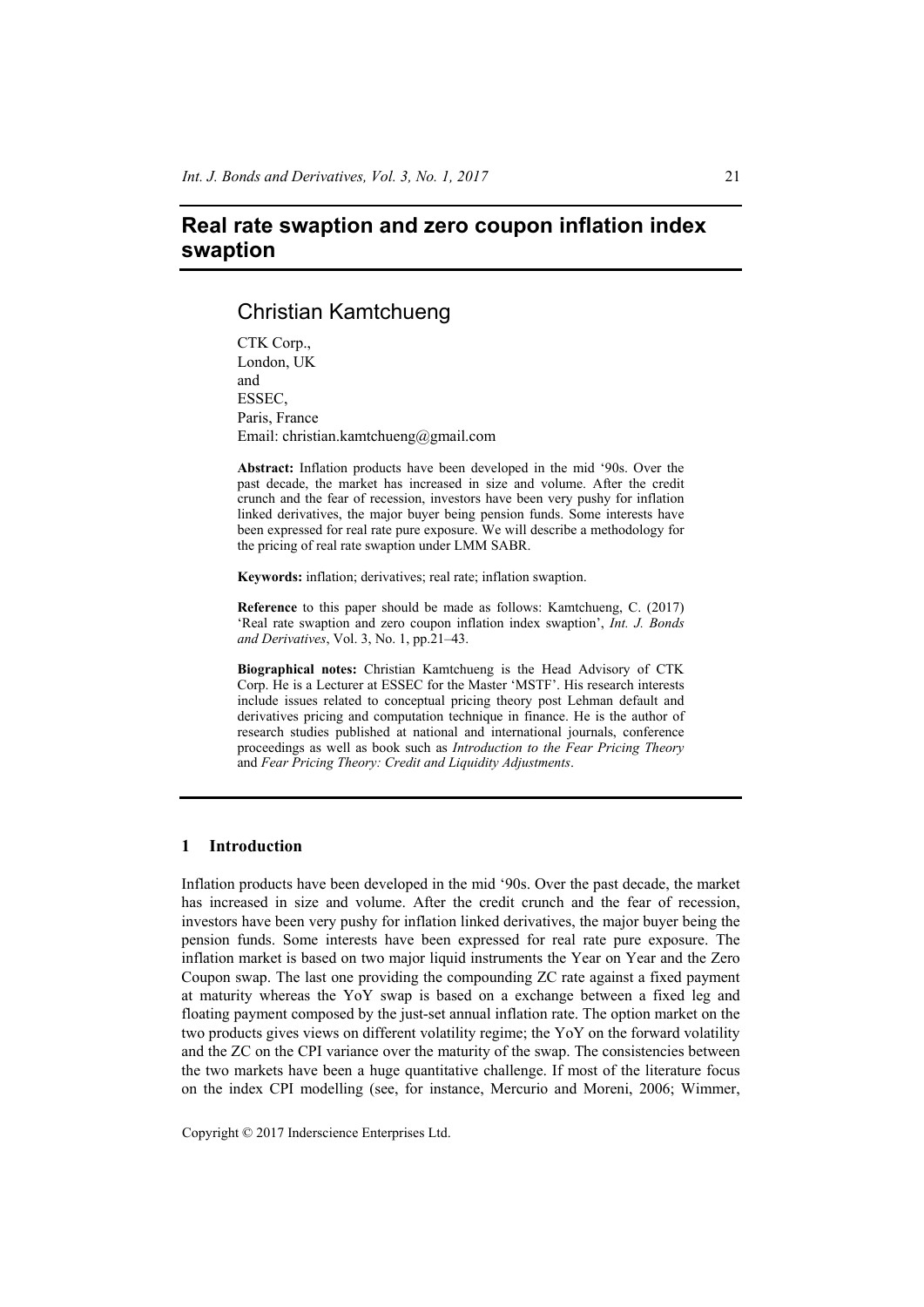2006; Hinnerich, 2006), Kenyon (2006), Belgrade et al. (2004) and Mercurio and Moreni (2010) modelled the index ratio. We will describe a methodology for the pricing of real rate swaption under LMM SABR (Mercurio and Morinni, 2010).

### **2 Notations**

The inflation market is defined first of all by different index definition. We consider a inflation index, by *I*(*t*) we denote the value of the index at time *t*.

- $I(t)$ , value of the index at time  $t$ .
- $I_i^f(t)$ , *T<sub>i</sub>*-forward inflation index at time *t*.  $I_i^f(t) \coloneqq E_i^{T_i}[I(t)]$
- *ZCII<sup>I</sup>*( $t$ ,  $K$ ,  $T_n$ ), the value of the zero coupon inflation indexed swap at time  $t$ . At time *T<sub>n</sub>*, the seller inflation gives  $N \times \left[ \frac{I(T_n)}{I(0)} - 1 \right]$  to the buyer who gives in exchange

 $N \times [(1 + K)^n - 1]$ . Where *K* is the contract fixed rate and *N* the contract nominal. *K* has been determined to cancel the inflation leg at time

$$
0\bigg[\big[(1+K)^n-1\big]=E^{T_n}\bigg[\frac{I(T_n)}{I(0)}-1\bigg]\bigg].
$$

- *YYII<sup>I</sup>* (*t*, *K*,  $(T_i)_{0 \le i \le n}$ ) the value of the year-on-year inflation-indexed swap at time *t*. At each fixings date  $T_i$ , the seller inflation gives to the buyer  $N\tau_i \left[ \frac{I(T_i)}{I(T_{i-1})} - 1 \right]$ .
- *IICap IIFloor* (*t*, *k*,  $(T_i)_{0 \le i \le n}$ ) the value of inflation indexed cap and floor at time *t*. At each fixings date  $T_i$ , the seller inflation gives to the buyer

$$
N\tau_i \left[ w \left( \frac{I(T_i)}{I(T_{i-1})} - 1 - k \right)^+ \right] (w = 1 \text{ for a Caplet and } -1 \text{ for a Flooret}).
$$

• *ZCIIOption*  $(t, k, T_n)$  the value of inflation indexed zero coupon swaption at time *t*. At time  $T_n$ , the seller inflation gives to the buyer  $N \left[ w \left( \frac{I(T_n)}{I(0)} - 1 - k \right)^+ \right]$ 

 $(w = 1$  for a payer inflation and  $-1$  for a receiver).

• *LPI*( $t$ ,  $C$ ,  $F$ ,  $T_n$ ) the value of a limited price inflation swap at time  $t$ . There are many types of LPI, the most common is the following payout:

$$
N \prod_{i=1}^{n} \tau_{i} Min \bigg( Max \bigg( \frac{I(T_{i})}{I(T_{i-1})}, 1 + F \bigg) 1 + C \bigg) \text{ which can be rewrite as}
$$

$$
N \prod_{i=1}^{n} \tau_{i} \bigg[ \frac{I(T_{i})}{I(T_{i-1})} + \bigg( F + 1 - \frac{I(T_{i})}{I(T_{i-1})} \bigg)^{+} - \bigg( \frac{I(T_{i})}{I(T_{i-1})} - 1 - C \bigg)^{+} \bigg].
$$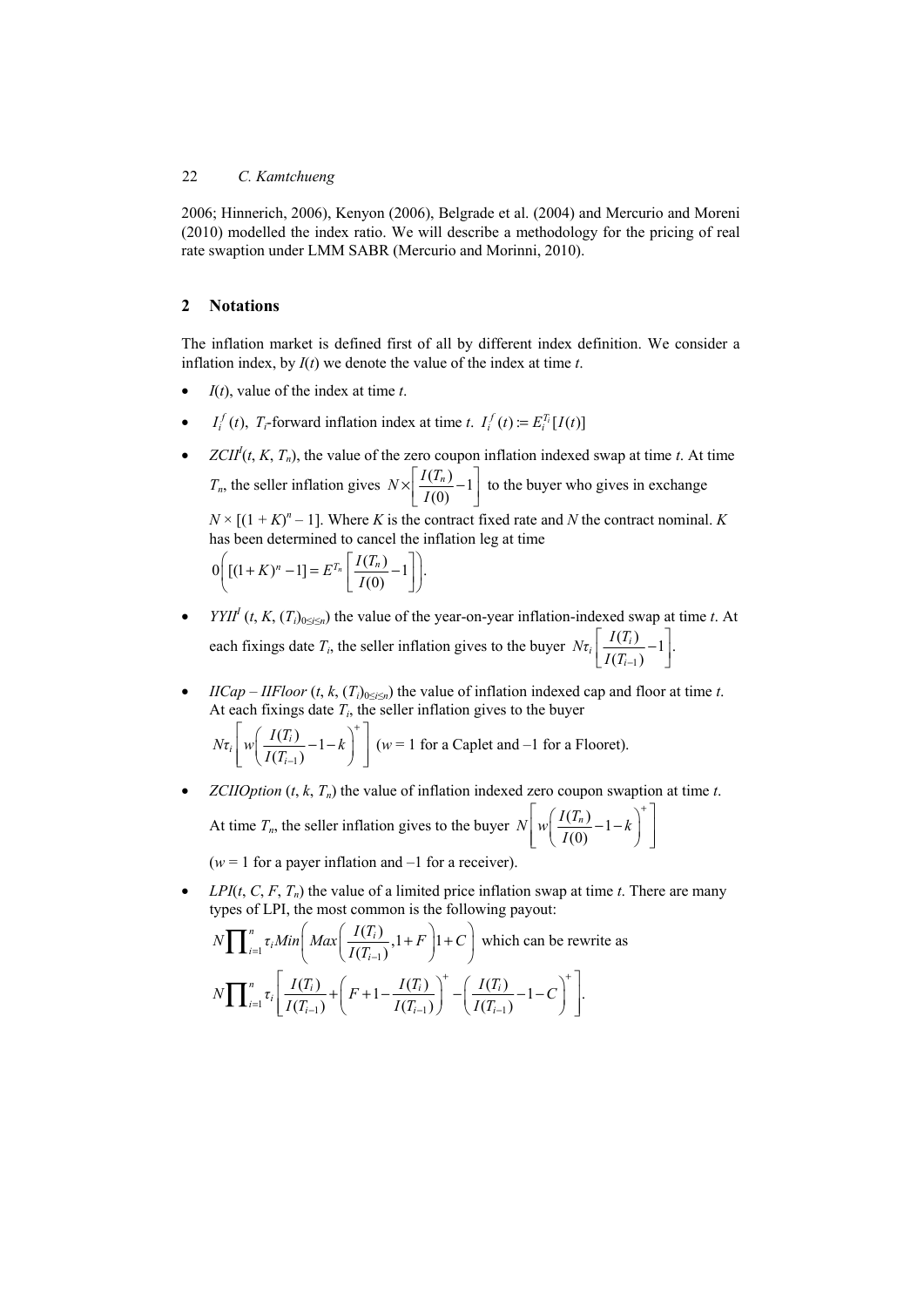• *RRSwaption* (*t*, *k*, *T<sub>i</sub>*, *T<sub>n</sub>*, *Libor*<sup> $\delta$ </sup>) the value of the real rate swaption at time *t*. The underlying at expiry  $T_i$  is a zero coupon swap. The seller pays the  $1 + Libor^{\delta}$ compounded until maturity  $T_n$ , and receives the index ratio weighted by a fixed rate

$$
1 + k \text{ compounded.} \frac{I(T_n)}{I(T_i)} (1 + k)^{n-i}.
$$

The option payoff at  $T_n$  is  $N \left| W \left( \frac{I(T_n)}{I(T_i)} (1+k)^{n-i} - \prod_{j=i+1}^{n-j} (1+\delta^j L_j^{\delta}) \right)^+ \right|$ .  $\frac{1}{i}$   $\left(1 + \kappa\right)$  **1**  $\prod_{j=i+1}$   $\left(1 + \sigma^2 L_j\right)$  $N\left[ w\left( \frac{I(T_n)}{I(T_i)} (1+k)^{n-i} - \prod_{j=i+1}^{n-j} (1+\delta^j L_j) \right) \right]$  $e^{-i}$  –  $\prod^{n-j} (1+\delta^{j}I_{\delta}^{j})$  $\left[ w \left( \frac{I(T_n)}{I(T_i)} (1+k)^{n-i} - \prod_{j=i+1}^{n-j} (1+\delta^j L_j^{\delta}) \right)^+ \right]$ . If we ignore the

volatility of the floating (Libor leg) it is a inflation indexed zero coupon option at expiry  $T_i$ , the value of the floating leg is one in  $T_i$ . With an adjusted strike  $ZCIIOption\left(t, \frac{1}{(1+k)^{n-i}}, T_n, \frac{N}{(1+k)^r}\right)$ . It is a forward starting inflation indexed zero

coupon option in the first order. In the second order, it is a forward starting spread option on a forward ratio inflation index and a zero coupon.

$$
N\left[w\left(\frac{I(T_n)}{I(T_i)}(1+k)^{n-i}-\prod_{j=i+1}^{n-i}\left(1+\delta^j L_j^{\delta}\right)\right)^+\right]=N\left[w\left(\frac{I(T_n)}{I(T_i)}(1+k)^{n-i}-\frac{1}{P^{\delta}(T_i,T_n)}\right)^+\right]
$$

$$
=N\left[w\left(\frac{I(T_n)}{I(T_i)}(1+k)^{n-i}-BA(T_i,T_n)\right)^+\right]
$$

#### **3 Pricing model**

#### *3.1 SABR LMM market model*

The intuition of the Mercurio SABR LMM is the following: the *Ti*-forward inflation index is a lognormal process

$$
dI_i^f(t) = I_i^f \left[ \sum_{j=\beta(t)}^i V^j(t) dZ_i^{j,i} \right]
$$
  

$$
dV^j(t) = V^j(t) \left[ v^j dW_i^j \right]
$$
  

$$
\rho_{V,Z}^{i,j} dt = dW_i^j dZ_i^{j,i}
$$

with  $W^j$  Brownian motion under the  $Q_{T_j}$  forward measure and  $Z_t^{j,i}$  Brownian motion under the  $Q_{T_i}$  forward measure and defined recursively as follow:  $Z_t^{j,i-1} := Z_t^{j,i} - \rho_{i,j}^{F,Z} \frac{\delta L^i(t) \sigma_t^{r,i}}{1 + \delta L^i(t)}$ . To determine the price of the year on year option, *YYCap* 

and *YYFloor*, we derive the dynamic of the inflation index ratio as the forward index ratio plus a convexity adjustment.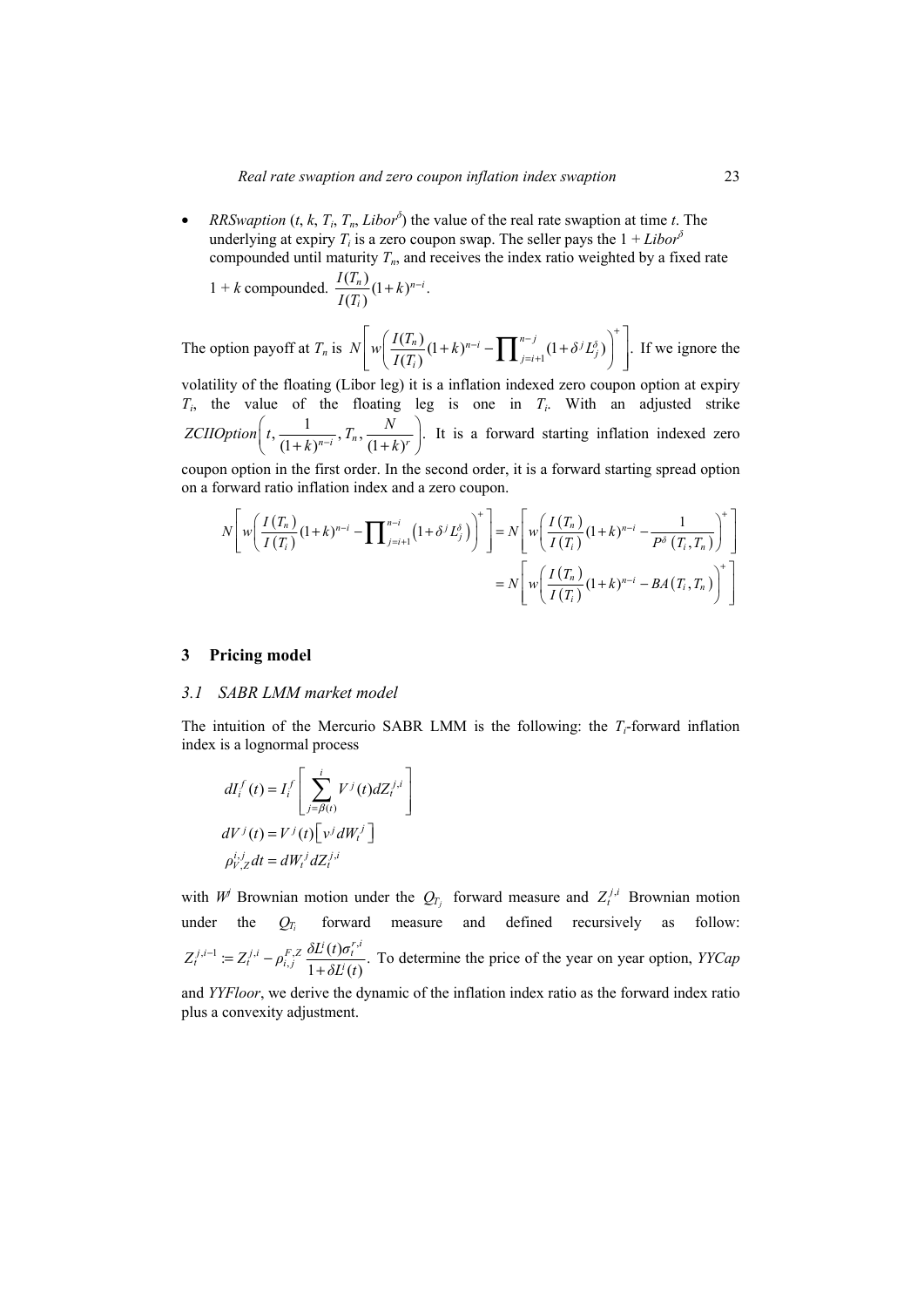$$
R_i = E_t^{T_i} \left[ \frac{I_i^f(T_i)}{I_{i-1}^f(T_{i-1})} \right]
$$
  
= 
$$
\frac{I_i^f(t)}{I_{i-1}^f(t)} e^{\int_0^{T_i} D(s) ds}
$$
  

$$
\approx \frac{I_i^f(t)}{I_{i-1}^f(t)} e^{\int_0^{T_i} \hat{D}(s) ds}
$$
  
= 
$$
Y_i(t)
$$

Therefore, the price of an year on year is given by the Black and Scholes formula

$$
YYCaplet(t, T_{i-1}, T_i, K := 1 + k, w) = wP(t, T_i) [Y_i(t)N(wd1) - KN(wd2)]
$$

$$
d1 = \frac{\ln\left(\frac{Y_i(t)}{K}\right) + \frac{1}{2}\sigma^2(K)(T_i - t)}{\sigma(K)\sqrt{T_i - t}}
$$

$$
d2 = \frac{\ln\left(\frac{Y_i(t)}{K}\right) - \frac{1}{2}\sigma^2(K)(T_i - t)}{\sigma(K)\sqrt{T_i - t}}
$$

with *σ*(*K*) the volatility from the Hagan SABR formula. In order to price the zero coupon inflation indexed option, we match the variance of the inflation index over the expiry as function of the year on year  $V^i$  parameters. We suppose the inflation rate  $I(t)$  driven by the following dynamic:

$$
dI(t) = I(t)[VdZt]
$$
  

$$
dI(t) = V(t)[udWt]
$$
  

$$
\rho dt = dWt dZt
$$

In Merton (1976a), Mercurio described some possible proxies for the inflation index SABR parameters

$$
V(0) = \sqrt{\sum_{i,j=1}^{N} V^{j}(0)V^{i}(0)\rho_{i,j}^{Z} \frac{T_{i} \wedge T_{j}}{T_{N}}}
$$
  
\n
$$
v = \sqrt{\sum_{i,j,k,l=1}^{N} \overline{V}^{j}(0)\overline{V}^{i}(0)\overline{V}^{k}(0)\overline{V}^{l}(0)\rho_{i,j}^{Z}\rho_{i,k}^{Z} \frac{T_{i} \wedge T_{j} \wedge T_{l} \wedge T_{k}}{T_{N}} v_{j}v_{k}\rho_{j,k}^{V}}
$$
  
\n
$$
v(t) = \sqrt{\sum_{i,j,k,l=1}^{N} \overline{V}^{j}(0)\overline{V}^{i}(0)\overline{V}^{k}(0)\overline{V}^{l}(0)\rho_{i,j}^{Z}\rho_{i,k}^{Z}v_{j}v_{k}1_{\{i \leq T_{i} \wedge T_{j} \wedge T_{l} \wedge T_{k}\}}\rho_{j,k}^{V}}
$$
  
\n
$$
\hat{V}^{j}(t) = \frac{V^{j}(t)}{V(t)}
$$
  
\n
$$
\rho = \frac{\sqrt{\sum_{i,j,k=1}^{N} \overline{V}^{j}(0)\overline{V}^{i}(0)\overline{V}^{k}(0)\rho_{i,j}^{Z}v_{j}1_{\{i \leq T_{i} \wedge T_{j} \wedge T_{l} \wedge T_{k}\}}\rho_{j,k}^{V}}{V}
$$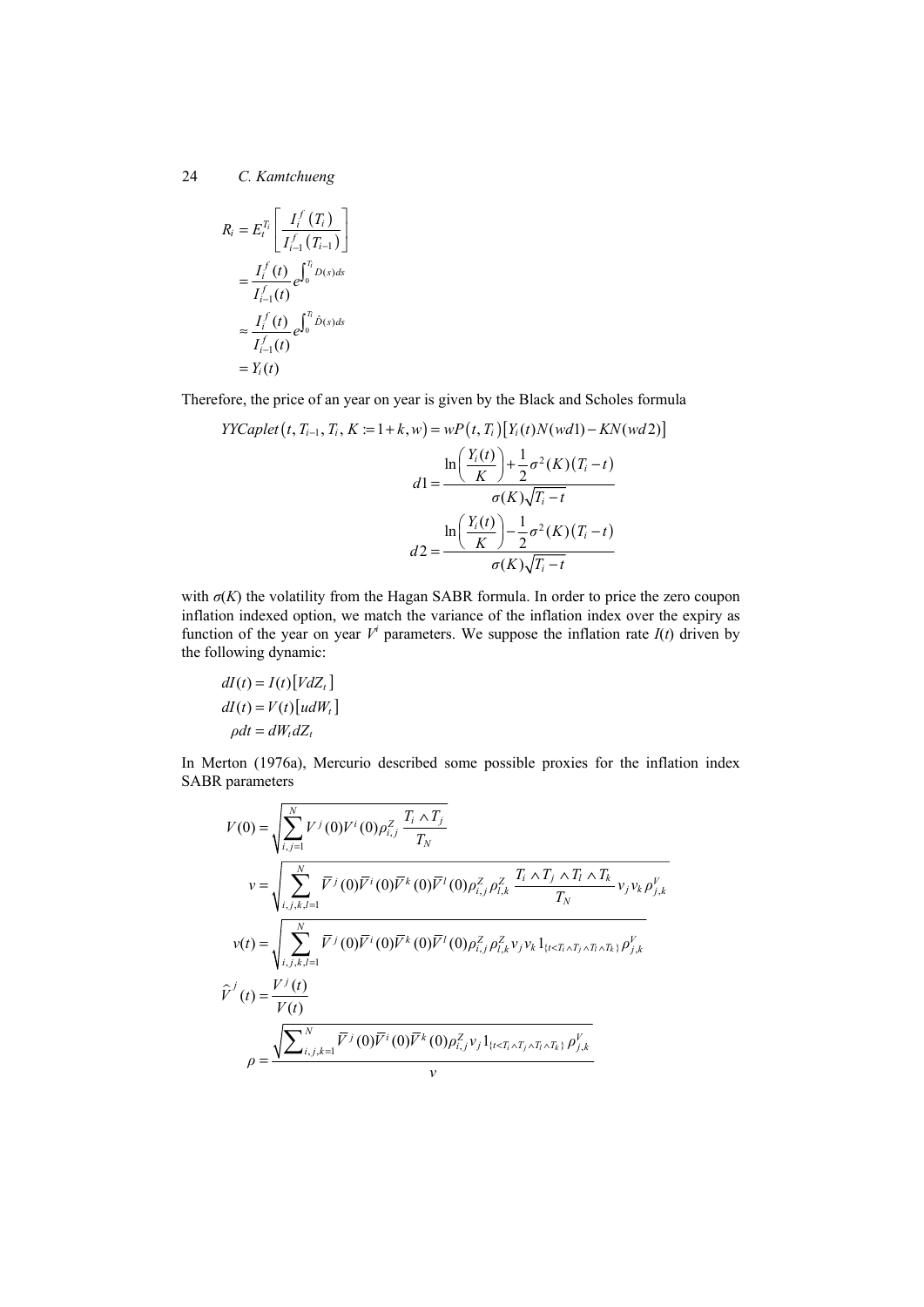Therefore given the approximations chosen, Hagan formula can be used to recover our zero coupon inflation indexed market smile. We have to notice that depending on the liquidity and the choice of calibration; one can decide to fit perfectly each year on year inflation indexed option then calibrate the correlation to retrieve the market price of the zero coupon inflation indexed.

### *3.2 Forward zero coupon swaption*

For a forward zero coupon swaption, we have to approximate the forward market volatility. We want to find the SABR parameters of the forward ratio  $\frac{I(T_n)}{I(T_i)}$ *n i I* (*T I* (*T* 

$$
E_t^{T_n} \left[ \frac{T(T_n)}{I(T_i)} \right] = E_t^{T_n} \left[ \frac{I_n^f(T_n)}{I_i^f(T_i)} \right]
$$
  
= 
$$
\frac{I_n^f(t)}{I_i^f(t)} e^{\int_t^{T_n} D_{n,i}(t)dt}
$$

We defined  $R^{n,i} := \frac{I_n^f(T_n)}{f_n^f(T_n)}$ .  $(T_i)$  $f_n$ ,  $i := \frac{I_n^f(T_n)}{I_i^f(T_i)}$  $R^{n,i} := \frac{I_n^f(T_n)}{I_i^f(T_i)}$ . By applying Ito formula we have

$$
dR_{i}^{n,i} = R_{i}^{n,i} \left[ D^{n,i}(t)dt + \sum_{j=i+1}^{n} V^{j}(t) dZ_{i}^{j,n} \right]
$$
  

$$
R_{0}^{n,i} = \frac{I_{n}^{f}(0)}{I_{i}^{f}(0)}
$$

We have  $Y^{n,i}$  such that

$$
\frac{dY_t^{n,i}}{Y_t^{n,i}} = \sum_{j=i+1}^n V^j(t) dZ_t^{j,n}
$$

$$
Y_0^{n,i} = \frac{I_n^f(0)}{I_i^f(0)} e^{\int_t^{T_n} D_{n,i}(t) dt}
$$

We have  $\overline{Y}^{n,i}$  such that

$$
d\overline{Y}_{t}^{n,i} = V^{Y} dZ_{t}
$$
  
\n
$$
\overline{Y}_{0}^{n,i} = Y_{0}^{n,i}
$$
  
\n
$$
dV^{Y} = v^{Y} V^{Y} dW t
$$
  
\n
$$
\rho^{Y} dt = d \langle W, Z \rangle_{t}
$$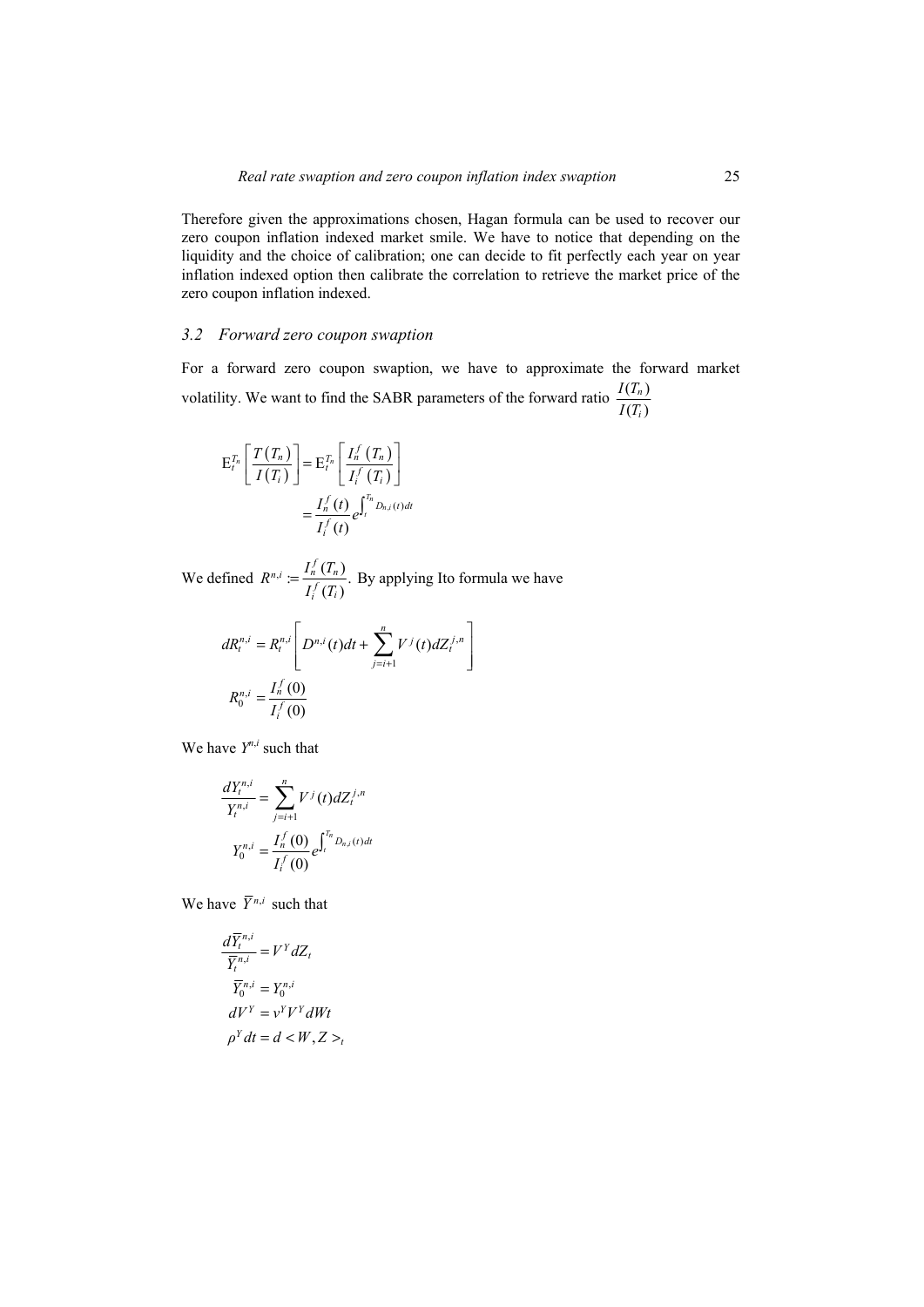Therefore,  $\overline{Y}^{n,i}$  follows a SABR dynamic,

$$
V^{Y}(0) = \sqrt{\sum_{k,j=i+1}^{n} V^{j}(0)V^{k}(0)\rho_{i,j}^{Z} \frac{(T_{k} \wedge T_{j} - T_{i})}{T_{n} - T_{i}}}
$$
  

$$
v^{Y} = \sqrt{\sum_{h,j,k,l=i+1}^{n} \overline{V}^{j}(0)\overline{V}^{h}(0)\overline{V}^{k}(0)\overline{V}^{l}(0)\rho_{h,j}^{Z}\rho_{i,k}^{Z} \frac{(T_{h} \wedge T_{j} \wedge T_{l} \wedge T_{k} - T_{i})}{T_{n} - T_{i}} v_{j}v_{k}\rho_{j,k}^{V}}
$$
  

$$
v^{Y}(t) = \sqrt{\sum_{h,j,k,l=i+1}^{n} \overline{V}^{j}(0)\overline{V}^{h}(0)\overline{V}^{k}(0)\overline{V}^{l}(0)\rho_{h,j}^{Z}\rho_{i,k}^{Z}v_{j}v_{k}1_{\{t < T_{h} \wedge T_{j} \wedge T_{l} \wedge T_{k}\}}\rho_{j,k}^{V}}
$$
  

$$
\hat{V}^{j}(t) = \frac{V^{j}(t)}{V^{Y}}
$$
  

$$
\rho = \frac{\sqrt{\sum_{h,j,k=i+1}^{n} \overline{V}^{j}(0)\overline{V}^{h}(0)\overline{V}^{k}(0)\rho_{h,j}^{Z}v_{j}\rho_{j,k}^{V}}}{v}
$$

We have been able to compute the forward SABR dynamic of the forward ratio, at time *Ti*, we can rewrite the payoff as follows

$$
N\left[w\left(\alpha\frac{I(T_n)}{I(T_i)}-1-k\right)^+\right]=\alpha N\left[w\left(\frac{I(T_n)}{I(T_i)}-\frac{1+k}{\alpha}\right)^+\right]
$$

$$
=N^1\left[w\left(\frac{I(T_n)}{I(T_i)}-1-k^1\right)^+\right]
$$

$$
=N^1\left[w(Y^{n,i}(T_n)-1-k^1)^+\right]
$$

# *3.3 Real swaption and payoff transformation*

Given those SABR parameters, we have the real swaption which can be seen in first approximation as a zero coupon forward start option. The payoff is the following at  $T_i$ expiry date of the option:

$$
N\left[w\left(\frac{I(T_n)}{I(T_i)}(1+k)^{n-i} - \prod_{j=i^*+1}^{n^*} (1+\delta^j L_j^{\delta})\right)^{+}\right] = N\left[w\left(\frac{I(T_n)}{I(T_i)}(1+k)^{n-i}\right) - \prod_{j=i^*+1}^{n^*} (1+\delta^j L_j^{\delta})^{+}\right]
$$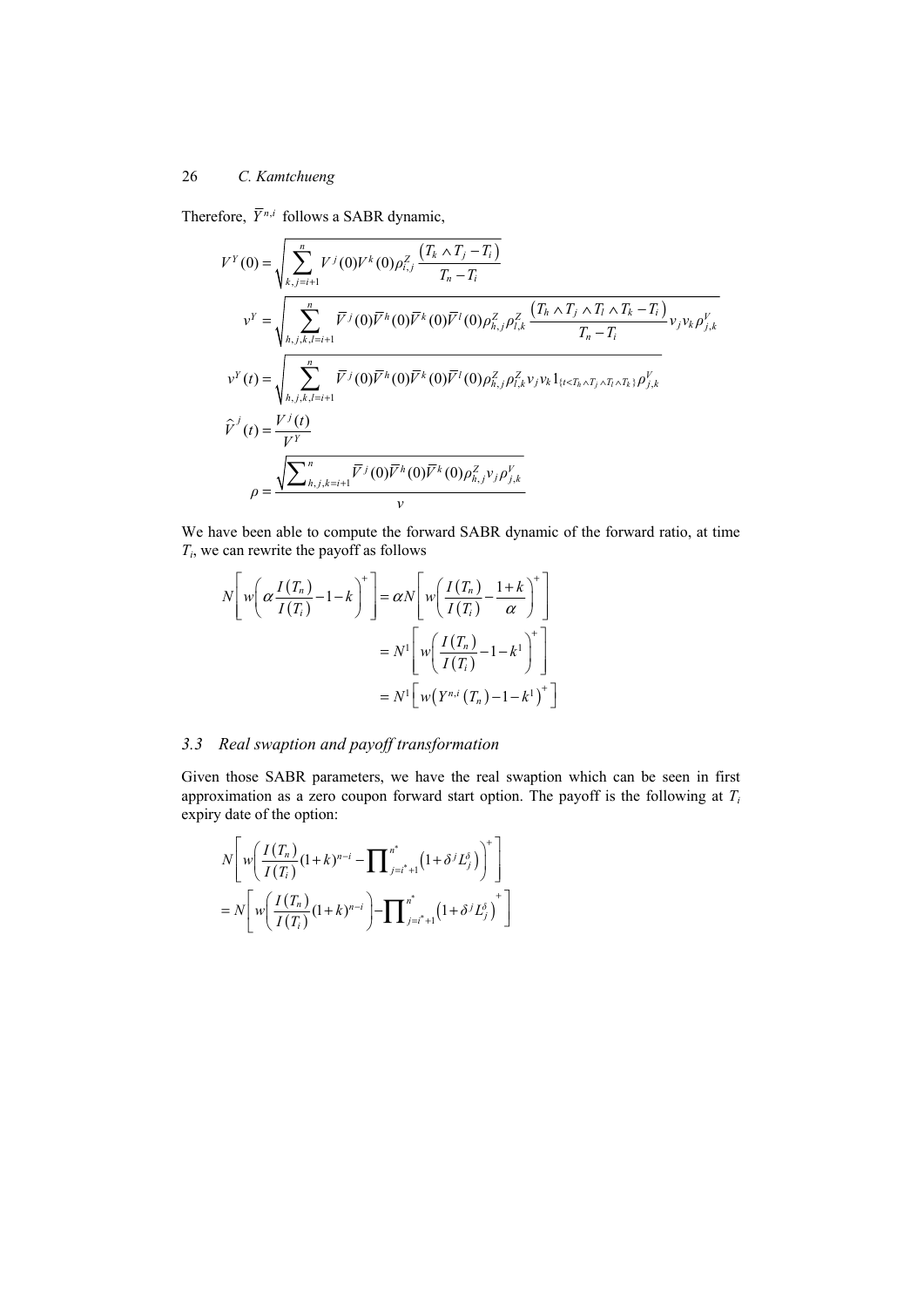$$
= N \left[ w \left( \left( \frac{I(T_n)}{I(T_i)} (1 + k)^{n-i} \left( - \frac{1}{P(T_i, T_n)} \right)^{+} \right) \right] \right]
$$
  
=  $(1 + k)^{n-i} N \left[ w \left( \frac{I(T_n)}{I(T_i)} - \frac{1}{P(T_i, T_n)(1 + k)^{n-i}} \right)^{+} \right]$   
=  $(1 + k)^{n-i} N \left[ w \left( \frac{I(T_n)}{I(T_i)} - \frac{BA(T_i, T_n)}{(1 + k)^{n-i}} \right)^{+} \right]$ 

we can also consider a first order approximation for the bank account (indeed by ignoring its volatility).

$$
N\left[w\left(\frac{I(T_n)}{I(T_i)}(1+k)^n - BA(T_i, T_n)\right)^+\right]
$$
  
=  $(1+k)^{n-i} N\left[w\left(\frac{I(T_n)}{I(T_i)} - E_t^{T_n} \left[BA(T_i, T_n)\right] \frac{1}{(1+k)^{n-i}}\right)^+\right]$ 

By ignoring the volatility of the zero coupon, we miss-price the option, indeed the volatility of the spread can be lower or higher depending on the correlation between the forward ratio and the discrete bank account. The second order approximation considers the real swaption as a spread option between a forward ratio inflation index (dynamics derived in the previous section) and the discrete bank account. For the last one, we have the following dynamics under the  $Q_{T_n}$  forward measure.

$$
dP_{i}(T_{i},T_{N}) = P(T_{i},T_{n}) \left[ \sum_{j=i^{*}+1}^{n^{*}} -\frac{\delta^{j}}{1+\delta^{j}L_{j}}dW^{j} + \frac{1}{2} \sum_{j=i^{*}+1}^{n^{*}} \frac{(\sigma^{j}\delta^{j}L_{j})^{2}}{(1+\delta^{j}L_{j})^{2}}dt \right] + P(T_{i},T_{n}) \left[ 2 \sum_{i^{*}+1 \leq j < k \leq n^{*}} \frac{\sigma^{j}\delta^{j}L_{j}}{1+\delta^{j}L_{j}} \frac{\sigma^{k}\delta^{k}L_{j}}{1+\delta^{k}L_{k}} \rho_{j,k}^{r} dt \right]
$$
\n
$$
dBA(T_{i},T_{n}) = BA(T_{i},T_{n}) \left[ \sum_{j=i^{*}+1}^{n^{*}} \frac{\delta_{j}}{1+\delta^{j}L_{j}} L_{j} \sigma^{j} dW^{j} \right]
$$

## *3.3.1 No strike case*

In case of no strike, we can use a classical closed form for the spread option with no strike under Black and Scholes assumption.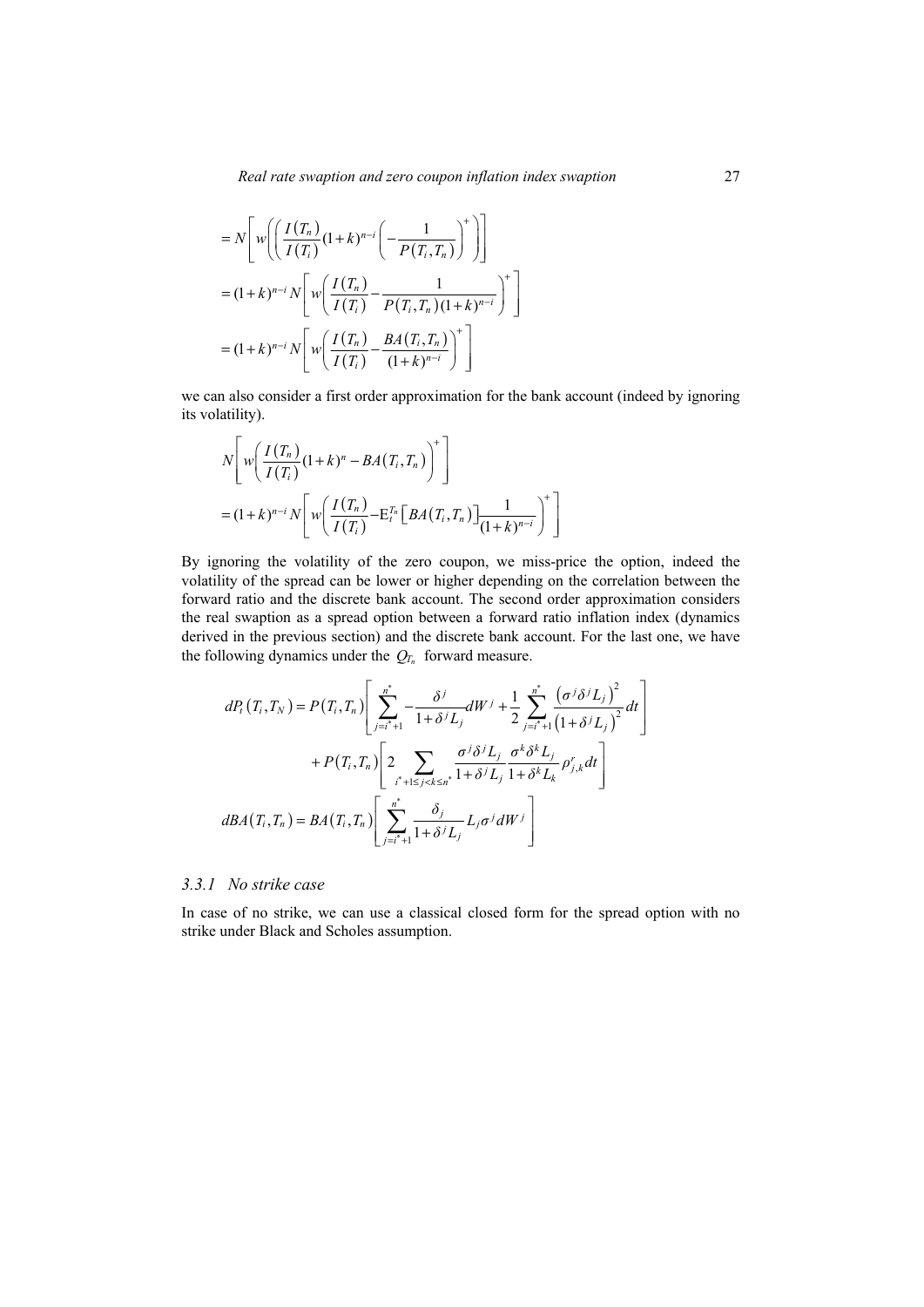$$
SpreadOption(T, K = 0; s1, s2, \sigma1, \sigma2) = EtTn \left[ w(ST1 - ST2)+ \right]
$$
  

$$
= s2 BS \left( T, 1; \frac{s_1}{s_2}, \tilde{\sigma} := \sqrt{\sigma_1^2 - 2\rho \sigma_1 \sigma_2 + \sigma_2^2} \right)
$$
  

$$
s_1 := EtTn \left[ \frac{I_n^f(T_n)}{I_i^f(T_i)} \right] (1 + k)^{n-i}
$$
  

$$
s_2 := EtTn \left[ BA(T_i, T_n) \right]
$$

We use a freezing technique to compute the volatility of the bank account. What can we do in the non-null strike case?

### *3.3.2 Strike case*

In this section, we will consider the following payoff:

$$
SpreadOption^{\alpha,\beta,w}(T,K) = E_t^{T_n} \left[ w \left( \alpha \frac{I(T_n)}{I(T_i)} + \beta BA(T_i,T_n) - K \right)^+ \right]
$$

The pricing of this option will need more works as the change of numeraire technique can not be applied. We proposed the following numerical methods:

- moment matching
- integration
- normal proxy.

The methods above will be described in Appendix.

### **4 Conclusions**

We derive analytical proxy for forward volatility of the ZC swaption and real rate option. We extend Mercurio and Moreni (2010) LMM SABR in order to price the forward starting inflation option. We have shown the link between this option and the real rate swaption. After deriving the equation under LMM-SABR, we decide to approximate the bank account by a lognormal process via a freezing method. The result of our assumption is that the pricing of the real swaption can be interpreted as a spread option between a bank account weighted and forward ratio inflation index. We have implemented different types of correlation parametrisation and two types of proxies:

- one ignoring the bank account volatility, e.g., real swaption is seen as a forward starting inflation index zero coupon option with a strike corresponding to the forward bank account (or invert of the forward zero coupon)
- one considering the bank account as lognormal process thanks to a freezing method e.g., the real swaption is seen as a spread option.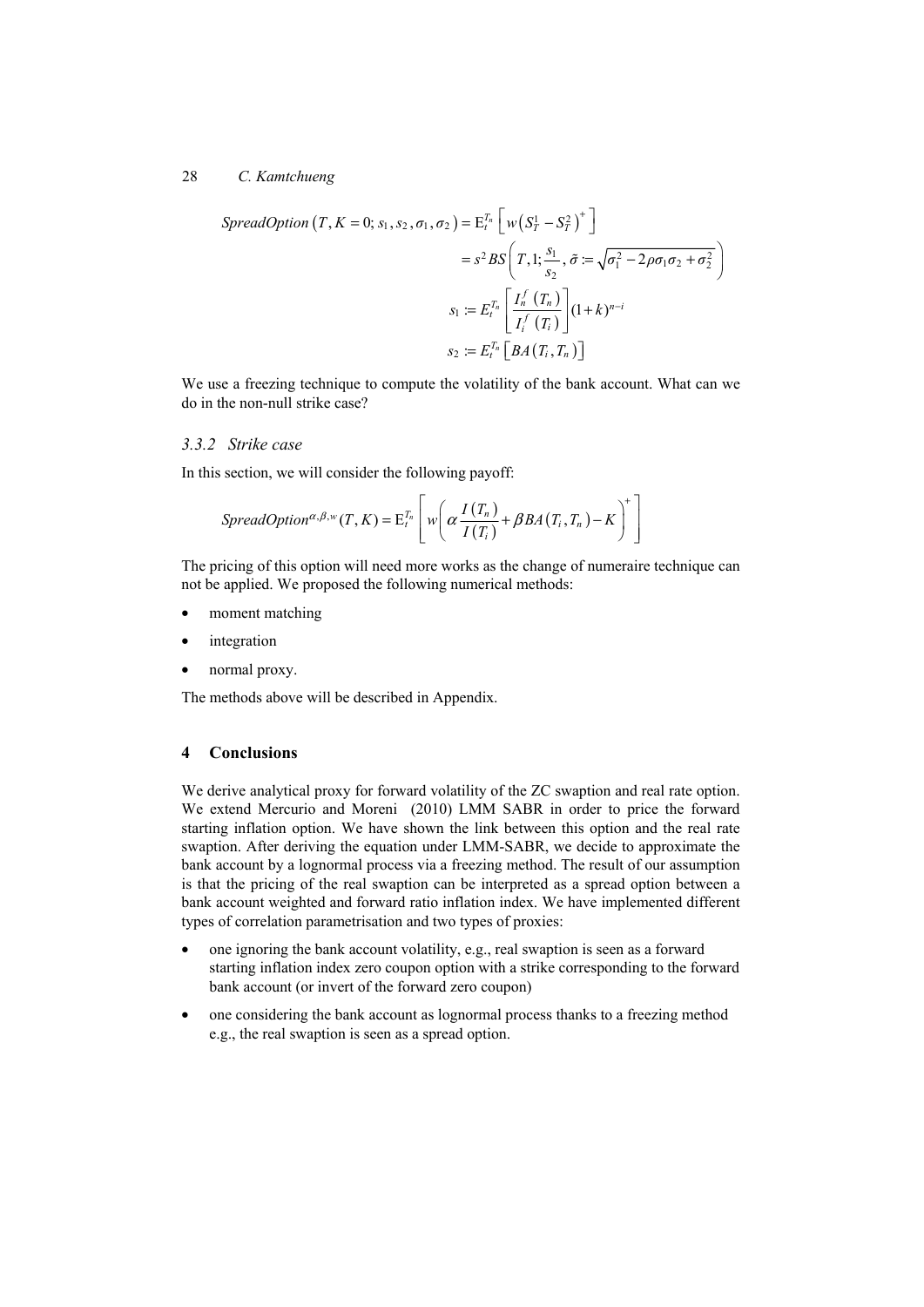We give to the user indication of the mathematical consistent value which can be perturbed to match market quotes. However, care must be taken with the correlation parametrisation as a projection algorithm has to be applied.

The calibration process subjectivity – which market information should be the most relevant in our pricing framework – should reflect our hedging strategy. Indeed, if the YoY volatility is already a forward variance information, the spread of ZC swap can also capture the forward variance of the ZC swaption.

#### **References**

Belgrade, N., Benhamou, E. and Koehler, E. (2004) 'A market model for inflation', Working paper.

Hinnerich, M. (2006) *Inflation Indexed Swaps and Swaptions*, Working paper.

Kenyon, C. (2006) 'Inflation is normal', *Risk Magazine*.

Mercurio, F. and Moreni, N. (2006) 'Inflation with a smile', *Risk Magazine*.

- Mercurio, F. and Moreni, N. (2010) 'A multi-factor SABR model for forward inflation rate', *Risk Magazine*.
- Merton, R.C. (1976a) 'Theory of rational option pricing', *Journal of Economics and Management Science*, pp.141–183.
- Wimmer, H. (2006) *Libor Market Models and Inflation Derivatives*, Technische Universitat Munchen.

#### **Appendix**

*Forward inflation index ratio dynamics under the*  $Q_T$ *-forward measure under the Mercurio SABR model* 

00.00.0000

$$
dI_i^f(t) = I_i^f \left[ \sum_{j=\beta(t)}^i V^j(t) dZ_i^{j,i} \right]
$$
  
\n
$$
dI_{i-1}^f(t) = I_{i-1}^f \left[ -\frac{\delta L^i(t)}{1 + \delta L^i(t)} \sigma_i^{r,i} \sum_{j=\beta(t)}^{i-1} V^j(t) \rho_{i,j}^{F,Z} dt + \sum_{j=\beta(t)}^{i-1} V^j(t) dZ_i^{j,i-1} \right]
$$
  
\n
$$
dV^j(t) = V^j(t) \left[ v^j dW_i^j \right]
$$
  
\n
$$
dL^j(t) = F^j(t) \sigma_i^{r,i} dW_i^{F,i}
$$

where both  $Z_t^{I,i}$  and  $Z_t^{I,i-1}$  are Brownian motion under the  $Q^T$ -forward measure. By a classical freezing drift method, we have the forward inflation index ratio which can be rewritten as follows.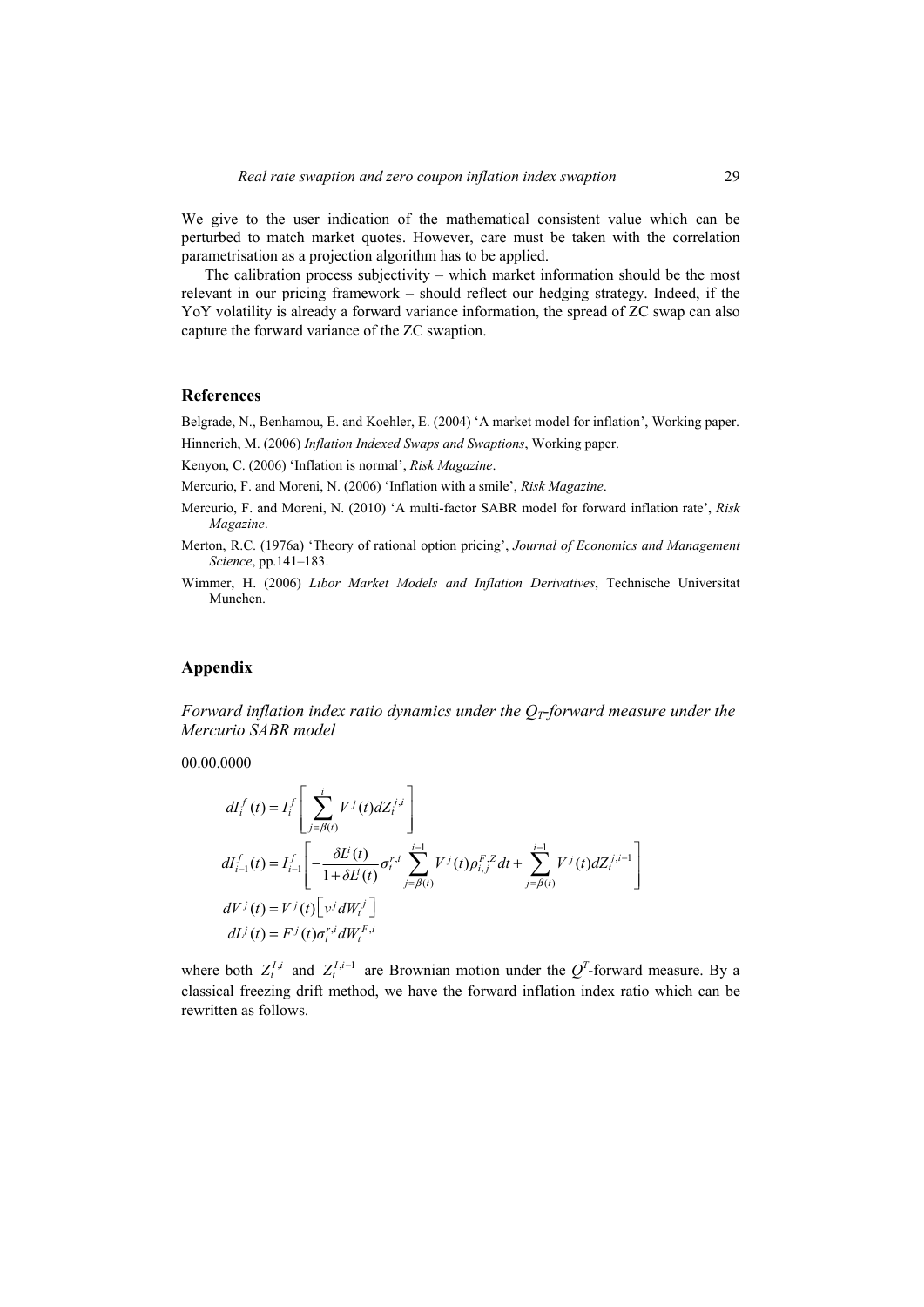$$
dX_{t} = d\left(\frac{I_{i}^{f}(t)}{I_{i-1}^{f}(t)}\right)
$$
\n
$$
= \frac{I_{i}^{f}(t)}{I_{i-1}^{f}(t)}\left[\sum_{j=\beta(t)}^{t} V^{j}(t) dZ_{i}^{j,i} - \left[-\frac{\delta L^{i}(t)}{1+\delta L^{i}(t)} \sigma_{i}^{r,i} \sum_{j=\beta(t)}^{t-1} V^{j}(t) \rho_{i,j}^{F,Z} dt + \sum_{j=\beta(t)}^{t-1} V^{j}(t) dZ_{i}^{j,i-1}\right]\right]
$$
\n
$$
+ \frac{I_{i}^{f}(t)}{I_{i-1}^{f}(t)}\left[\sum_{j=\beta(t)}^{t-1} \sum_{k=\beta(t)}^{i-1} V^{j}(t) V^{k}(t) \rho_{j,k}^{Z} dt - \frac{\sum_{j=\beta(t)}^{t} V^{j}(t) V^{k}(t) \rho_{j,k}^{Z} dt}{\sum_{j=\beta(t)}^{t} \rho_{i}(t) \rho_{i,j}^{F,Z} dt - V^{i}(t)\right]
$$
\n
$$
= \frac{I_{i}^{f}(t)}{I_{i-1}^{f}(t)}\left[\frac{\delta L^{i}(t)}{1+\delta L^{i}(t)} \sigma_{i}^{r,i} \sum_{j=\beta(t)}^{i-1} V^{j}(t) \rho_{i,j}^{F,Z} dt - V^{i}(t)\right]
$$
\n
$$
= \frac{\sum_{k=\beta(t)}^{t} V^{k}(t) \rho_{j,k}^{Z} dt + V^{i}(t) dZ_{i}^{i,i}}{\sum_{k=\beta(t)}^{t} V^{k}(t) \rho_{j,k}^{F,Z} dt - V^{i}(t)}
$$
\n
$$
\sum_{k=\beta(t)}^{t-1} V^{k}(t) \rho_{j,k}^{Z} dt - \frac{V^{i}(t)^{2}}{2} dt\right] + V^{i}(t) dZ_{i}^{i,i}
$$
\n
$$
E_{i}^{T} \left[\frac{I_{i}^{f}(T_{i})}{I_{i-1}^{f}(T_{i-1})}\right] = \frac{I_{i}^{f}(t)}{I_{i-1}^{f}(t)} e^{p(t)}
$$
\n
$$
D(T) = \int_{0}^{T} \frac{\delta L^{i}(t)}{1+\delta L^{i}(t)} \sigma_{i}^{r,i} \sum_{j=\beta
$$

*Proxy computation for ZCII option in SABR LMM model* 

$$
dI_i^f(t) = I_i^f \left[ \sum_{j=\beta(t)}^i V^j(t) dZ_i^{j,i} \right]
$$
  
\n
$$
dV^j(t) = V^j(t) \left[ v^j dW_i^j \right]
$$
  
\n
$$
\rho_{V,Z}^{i,j} dt = dW_i^j dZ_i^{j,i}
$$

we would like to describe the  $I(T^n)$  as a SABR: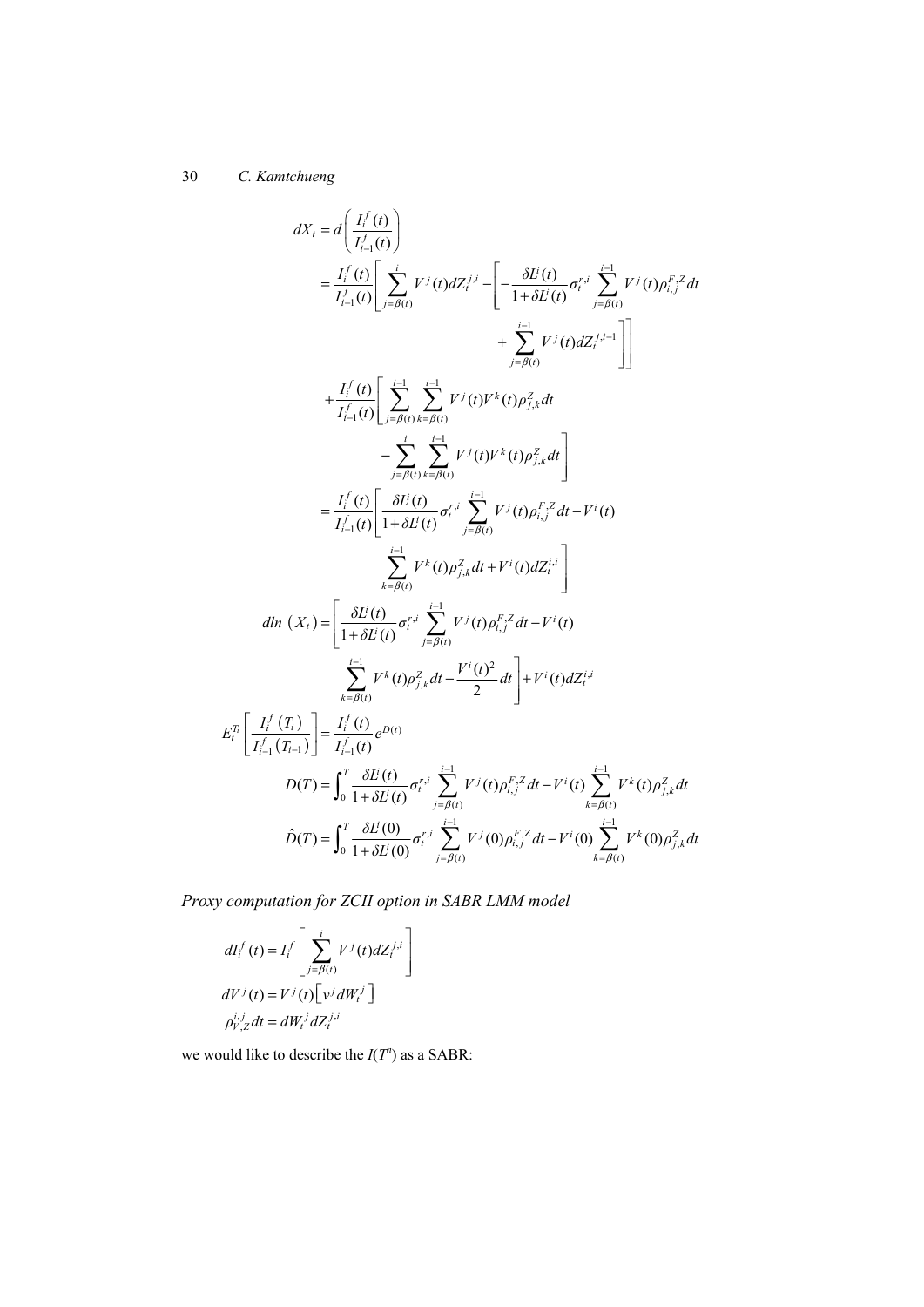$$
dI(t) = I(t)[VdZ_t]
$$
  
\n
$$
dV(t) = V(t)[vdW_t]
$$
  
\n
$$
\rho dt = dW_t dZ_t
$$

In order to find  $V_0$  we match the quadratic variation of  $I_t^n$ 

$$
\frac{d < I^n > t}{I^n_i} = V(t)^2 dt
$$
\n
$$
= \sum_{j,h=\beta(t)}^n \rho_{i,h}^2 V^j(t) V^h(t) dt
$$
\n
$$
\Rightarrow V(0) = \sum_{j,h=\beta(t)}^n \rho_{i,h}^2 V^j(0) V^h(0)
$$

this is the first proxy. By considering

$$
E\left[\frac{1}{T_n}\int_0^{T_n} V^2 dt\right] = V^2(0)\left[\frac{e^{v^2 T_n} - 1}{v^2 T_n}\right]
$$

$$
\lim_{v \to 0} V^2(0) \left[\frac{e^{v^2 T_n} - 1}{v^2 T_n}\right] = V^2(0)
$$

In another hand, we have thanks to (1)

$$
E\left[\frac{1}{T_n}\int_0^{T_n} V^2 dt\right] = E\left[\frac{1}{T_n}\int_0^{T_n} \sum_{j,h=\beta(t)}^n \rho_{i,h}^2 V^j(t)V^h(t)dt\right]
$$
  
\n
$$
= E\left[\frac{1}{T_n}\int_0^{T_n} \sum_{j,h=1}^n \rho_{i,h}^2 V^j(t)V^h(t)1_{\{t  
\n
$$
= \frac{1}{T_n}\sum_{j,h=1}^n \int_0^{T_n} \rho_{i,h}^2 E[V^j(t)V^h(t)]1_{\{t  
\n
$$
= \frac{1}{T_n}\sum_{j,h=1}^n \int_0^{T_j\wedge T_h} \rho_{i,h}^2 E[V^j(t)V^h(t)]dt
$$
  
\n
$$
= \frac{1}{T_n}\sum_{j,h=1}^n \int_0^{T_j\wedge T_h} \rho_{i,h}^2 V^j(0)V^h(0)e^{\rho_j, hv_jv_h t}dt
$$
  
\n
$$
= \frac{1}{T_n}\sum_{j,h=1}^n \rho_{i,h}^2 V^j(0)V^h(0)\left(\frac{e^{\rho_{j,h}v_hv_h(T_j\wedge T_h)}-1}{\rho_{j,h}v_jv_h}\right)
$$
$$
$$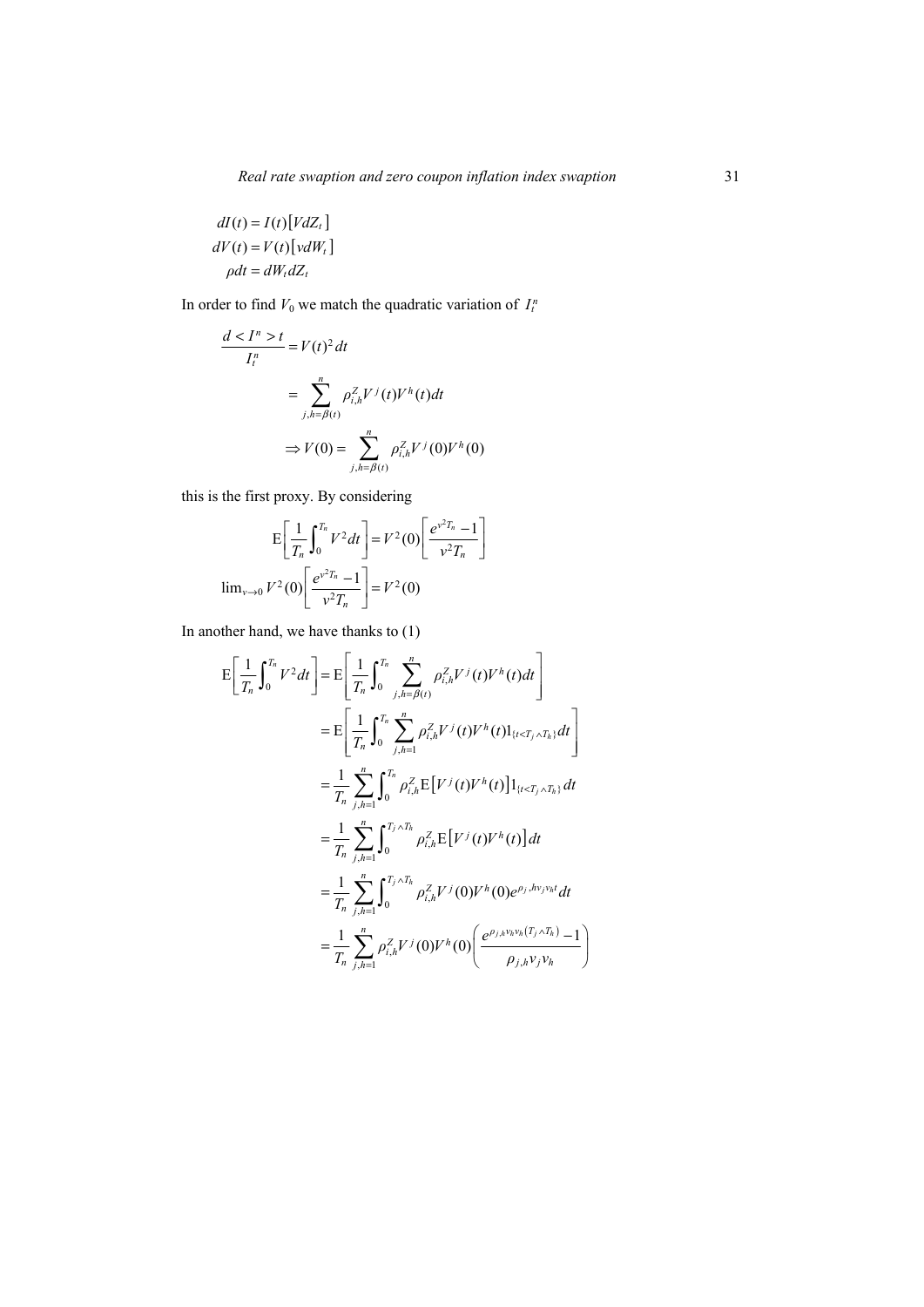$$
\lim_{v \to 0} V^2(0) \left[ \frac{e^{vh2T_n} - 1}{v^2 T_n} \right] = \lim_{v_{1...}, v_i \to 0} \frac{1}{T_n} \sum_{j,h=1}^n \rho_{i,h}^Z V^j(0) V^h(0) \left( \frac{e^{\rho_{j,h} v_j v_h(T_j \wedge T_h)} - 1}{\rho_{j,h} v_j v_h} \right)
$$

$$
= \sum_{j,h=1}^n \rho_{i,h}^Z V^j(0) V^h(0) \frac{T_j \wedge T_h}{T_n}
$$

$$
V^2(0) = \sum_{j,h=1}^n \rho_{i,h}^Z V^j(0) V^h(0) \frac{T_j \wedge T_h}{T_n}
$$

To retrieve a vol of vol proxy *v*

$$
dV = d\left(\sqrt{\sum_{j,h=\beta(t)}^{n} \rho_{j,h}^{2} V^{j}(t) V^{h}(t)}\right)
$$
  
\n
$$
= \frac{1}{2V} d\left(\sum_{j,h=\beta(t)}^{n} \rho_{i,h}^{2} V^{j}(t) V^{h}(t)\right)
$$
  
\n
$$
= \frac{1}{2V} d\left(\sum_{j,h=1}^{n} \rho_{j,h}^{2} V^{j}(t) V^{h}(t) 1_{\{t < T_{j} \wedge T_{h}\}}\right)
$$
  
\n
$$
= \frac{1}{2V} \sum_{j,h=1}^{n} \rho_{j,h}^{2} d\left(V^{j}(t) V^{h}(t) 1_{\{t < T_{j} \wedge T_{h}\}}\right)
$$
  
\n
$$
= \frac{1}{2V} \sum_{j,h=1}^{n} \rho_{j,h}^{2} V^{j}(t) V^{h}(t) [v_{j} dW_{j} + v_{h} dW_{h}] 1_{\{t < T_{j} \wedge T_{h}\}} + ... dt
$$
  
\n
$$
= V \sum_{j,h=1}^{n} 1_{\{t < T_{j} \wedge T_{h}\}} \rho_{j,h}^{2} \hat{V}^{j}(t) \hat{V}^{h}(t) v_{j} dW_{j} + ... dt
$$
  
\n
$$
dZ_{t} = \sum_{j=1}^{n} \frac{V_{j}}{V} dZ_{j}^{n}
$$
  
\n
$$
= \sum_{j=1}^{n} \overline{V}^{j}(t) 1_{\{t < T_{j}\}} dZ_{j}^{n}
$$

So

$$
d < V>_{t} = V^{2} \sum_{j,h,k,l=1}^{n} 1_{\left\{t < T_{j} \land T_{h} \land T_{k} \land T_{l}\right\}} \rho_{j,h}^{Z} \rho_{k,l}^{Z} \overline{V}^{j}(t) \overline{V}^{h}(t) v_{j} \overline{V}^{k}(t) \overline{V}^{l}(t) v_{k} \rho_{j,k} dt
$$
  
=  $V^{2}v$ 

using a classical freezing method, we can deduce this two following proxy for *v*: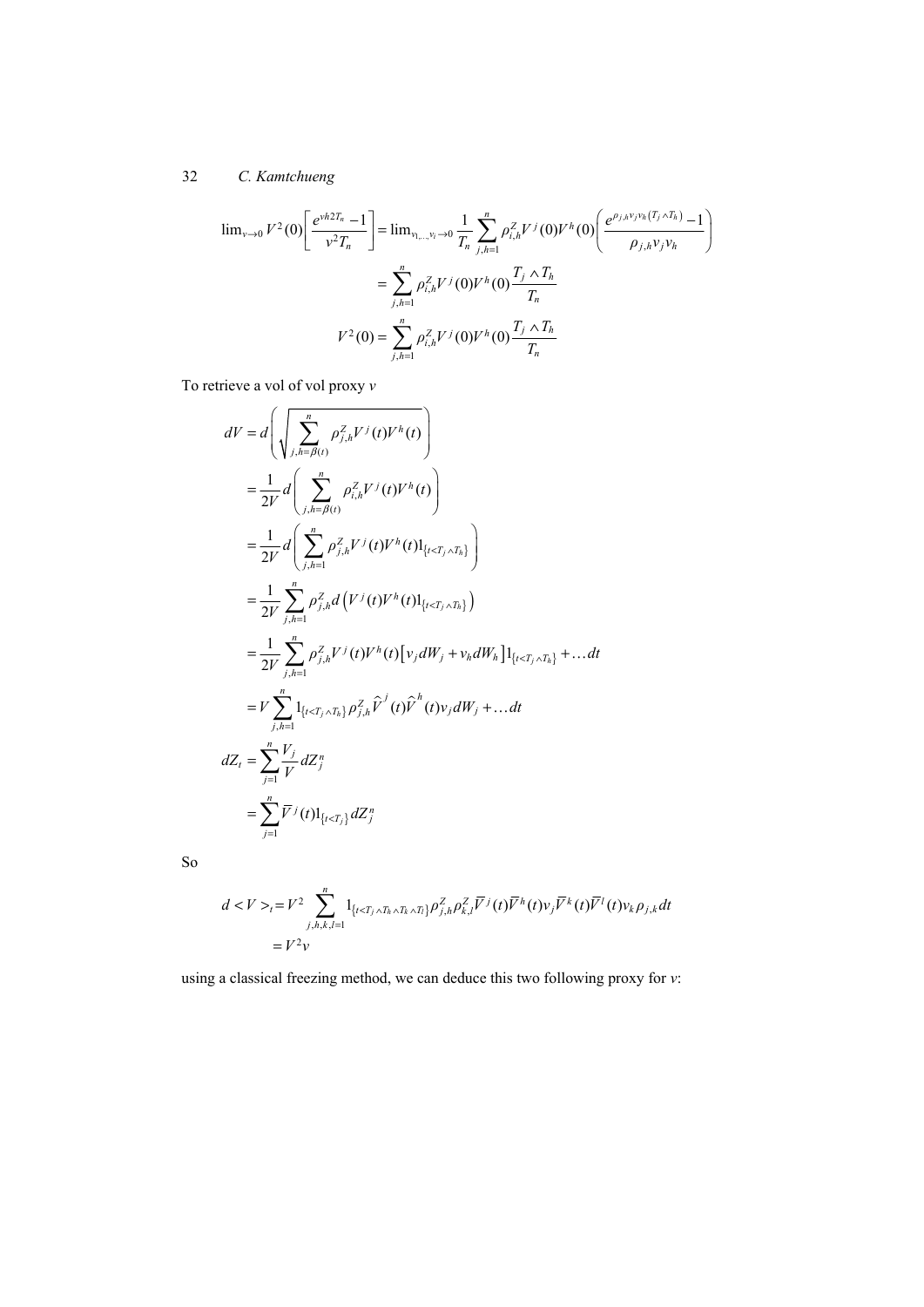$$
V = \sqrt{\sum_{j,h,k,l=1}^{n} 1_{\{t < T_j \land T_h \land T_k \land T_l\}} \rho_{j,h}^Z \rho_{k,l}^Z \overline{V}^j(0) \overline{V}^h(0) v_j \overline{V}^k(0) \overline{V}^l(0) v_k \rho_{j,k}}
$$
  

$$
v = \sqrt{\sum_{j,h,k,l=1}^{n} \rho_{j,h}^Z \rho_{k,l}^Z \overline{V}^j(0) \overline{V}^h(0) v_j \overline{V}^k(0) \overline{V}^l(0) v_k \rho_{j,k} \frac{T_j \land T_h \land T_k \land T_l}{T_n}}
$$
  

$$
v_0 = \sum_{j,h=1}^{n} \rho_{j,h}^Z \rho_{j,h}^Z \overline{V}^j(0) \overline{V}^h(0) \frac{T_j \land T_h}{T_n}
$$

 $v<sub>0</sub>$  is a proxy from our first computation of the quadratic variation of the variance. Given *v*, we want to be able to approximate *ρ*

$$
\begin{aligned} d < V, Z >_{t} = < V \sum_{j,h=1}^{n} \mathbf{1}_{\{t < T_{j} \wedge T_{h}\}} \rho_{j,h}^{Z} \widehat{V}^{j}(t) \widehat{V}^{h}(t) v_{j} dW_{j}, \sum_{j=1}^{n} \widehat{V}^{j}(t) \mathbf{1}_{\{t < T_{j}\}} dZ_{j}^{n} > \\ &= V \sum_{j,h,l=1}^{n} \mathbf{1}_{\{1 < T_{j} \wedge T_{h} \wedge T_{l}\}} \rho_{j,h}^{Z} \widehat{V}^{j}(t) \widehat{V}^{h}(t) v_{j} \widehat{V}^{l}(t) \mathbf{1}_{\{t < \}} \rho_{j,l}^{Z,W} dt \\ &= \rho V \mathbf{v} dt \end{aligned}
$$

So, we can deduce  $\rho$  as function of ours proxies for  $V_0$  and  $v$ :

$$
\rho := \frac{V_0 \sum_{j,h,l=1}^n \rho_{j,h}^Z \hat{V}^j(0) \hat{V}^h(0) v_j \hat{V}_l(0) \rho_{j,l}^{Z,W} \frac{T_j \wedge T_h \wedge T_l}{T_n}}{V_0 \sum_{j,h=1}^n \rho_{j,h}^Z \rho_{j,h}^Z \bar{V}^j(0) \bar{V}^h(0) \frac{T_j \wedge T_h}{T_n}}
$$

$$
\approx \frac{\sum_{j,h,l=1}^n \rho_{j,h}^Z \bar{V}^j(0) \bar{V}^h(0) v_j \bar{V}^l(0) 1_{\{t < T_j \wedge T_h \wedge T_l\}} \rho_{j,l}^{Z,W}}{\sum_{j,h=1}^n \rho_{j,h}^Z \rho_{j,h}^Z \bar{V}^j(0) \bar{V}^h(0)}
$$

*Proxy computation for real swaption in SABR LMM model* 

As described in the section, the real swaption can be considered as a forward start zero coupon inflation indexed option, we will derive the equation which allows us to determine a consistent dynamic of the forward ration inflation index  $\frac{I(T_n)}{I(T_i)}$ *n i*  $\frac{I(T_n)}{I(T_i)}$  first of all, we have to determine the convexity adjustment of the ratio: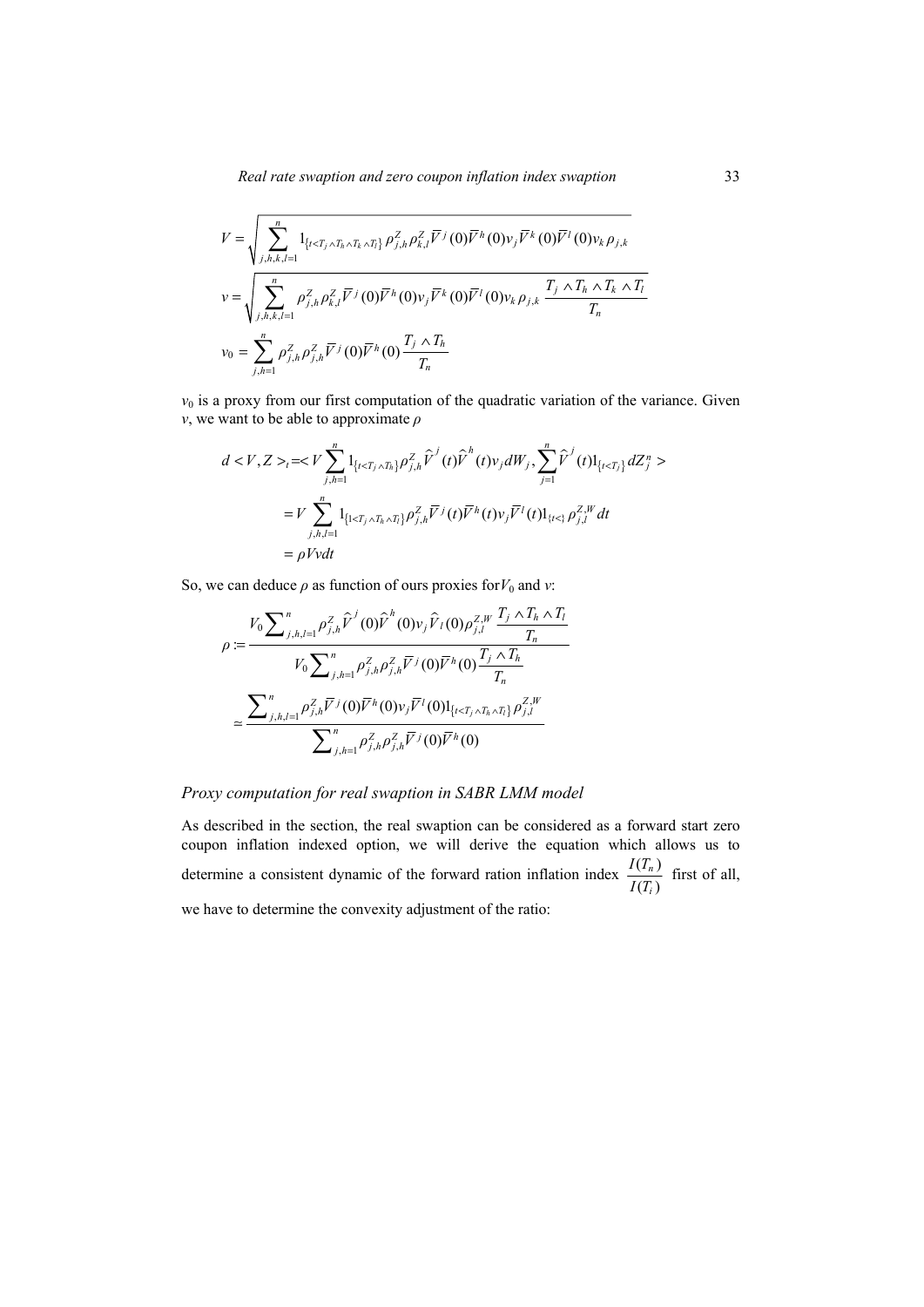$$
dX_t^{i,n} = d\left(\frac{I_n^f(t)}{I_i^f(t)}\right)
$$
  
\n
$$
= \frac{I_n^f(t)}{I_i^f(t)} \left[\sum_{j=\beta(t)}^n V^j(t) dZ_t^{j,n} - \sum_{j=\beta(t)}^n V^j(t) dZ_t^{j,n} - \sum_{j=\beta(t)}^n V^j(t) dZ_t^{j,n} \right]
$$
  
\n
$$
+ \sum_{j=\beta(t)}^n V^j(t) dZ_t^{j,n} \right]
$$
  
\n
$$
+ \frac{I_n^f(t)}{I_i^f(t)} \left[\sum_{j,k=\beta(t)}^n V^j(t) V^k(t) \rho_{j,k}^2 dt - \sum_{j=\beta(t)}^n \sum_{k=\beta(t)}^n V^j(t) V^k(t) \rho_{j,k}^2 dt \right]
$$
  
\n
$$
= \frac{I_n^f(t)}{I_i^f(t)} \left[\overline{D}_{n,i}(t) dt + \sum_{j=i+1}^n V^j(t) dZ_t^{j,n} \right]
$$
  
\n
$$
\overline{D}_{n,i}(t) := \sum_{l=i+1}^n \left[\frac{\delta L^l(t)}{1 + \delta L^l(t)} \sigma_t^{r,l} \sum_{j=\beta(t)}^i V^j(t) \rho_{i,j}^{F,Z} + \sum_{k=\beta(t)}^i V^l(t) V^k(t) \rho_{j,l}^Z \right]
$$
  
\n
$$
D_{n,i}(T) := \sum_{l=i+1}^n \left[\frac{\delta L^l(0)}{1 + \delta L^l(0)} \sigma_t^{r,l} \sum_{j=\beta(t)}^i V^j(0) \rho_{i,j}^{F,Z} + \sum_{k=\beta(t)}^i V^l(0) V^k(0) \rho_{j,l}^Z \right]
$$

This calculus should be adjusted in case where the underlying rate for instance three months Libor has not the same frequency to the market observed inflation index for instance year on year.

$$
dX_t^{i,n} = d\left(\frac{I_n^f(t)}{I_i^f(t)}\right)
$$
  
\n
$$
= \frac{I_n^f(t)}{I_i^f(t)} \left[\sum_{j=\beta(t)}^n V^j(t) dZ_t^{j,n} - \left[\sum_{l=i^*+1}^{n^*} -\frac{\delta L^l(t)}{1+\delta L^l(t)} \sigma_t^{r,l} \sum_{j=\beta(t)}^t V^j(t) \rho_{i,j}^{F,Z} dt + \sum_{j=\beta(t)}^t V^j(t) dZ_t^{j,n} \right] \right] + \frac{I_n^f(t)}{I_i^f(t)} \left[\sum_{j,k=\beta(t)}^t V^j(t) V^k(t) \rho_{j,k}^Z dt - \sum_{j=\beta(t)}^n \sum_{k=\beta(t)}^t V^j(t) V^k(t) \rho_{j,k}^Z dt \right]
$$
  
\n
$$
= \frac{I_n^f(t)}{I_i^f(t)} \left[\overline{D}_{n,i}(t) dt + \sum_{j=i+1}^n V^j(t) dZ_t^{j,n} \right]
$$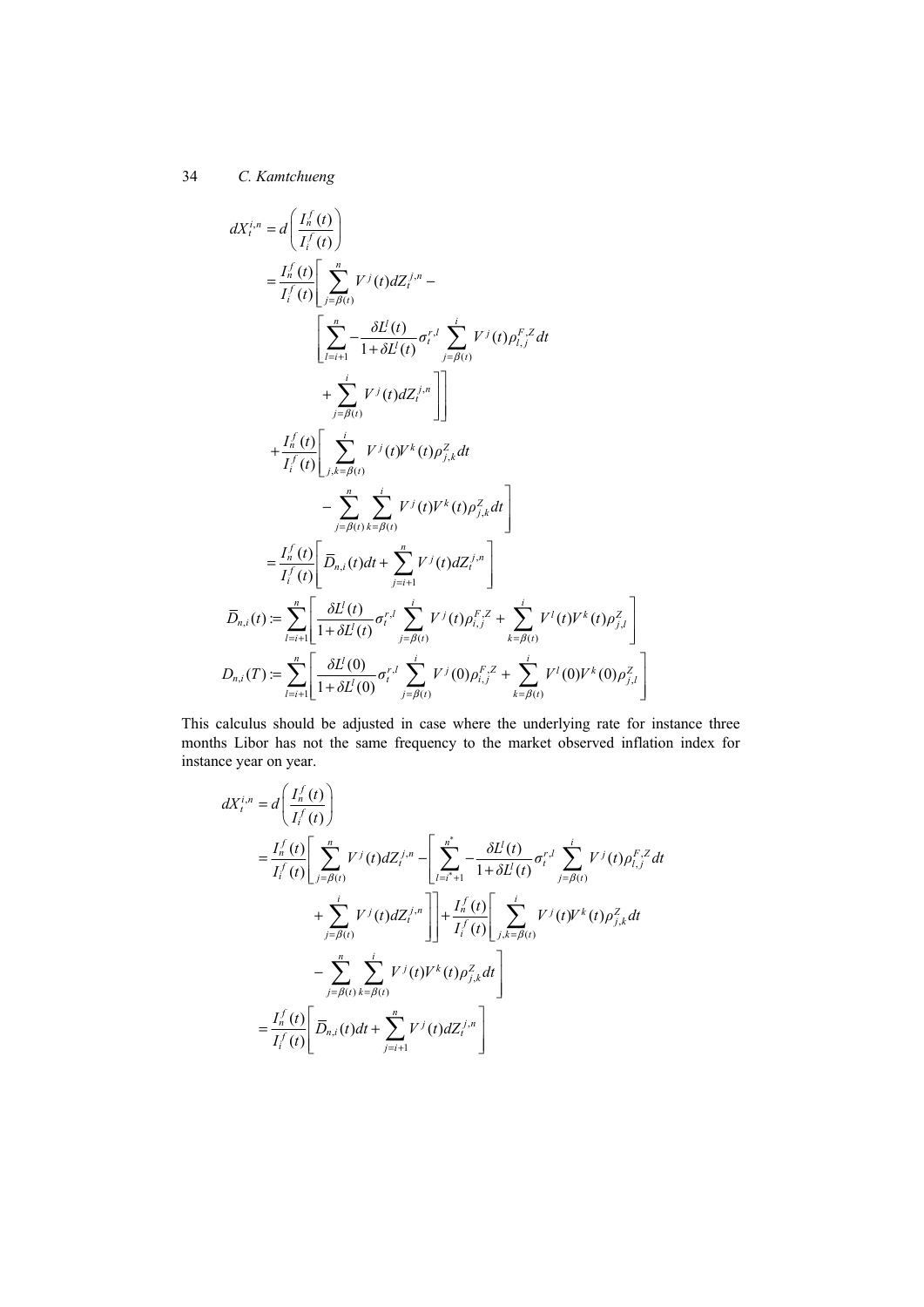$$
\bar{D}_{n,i}(t) := \sum_{l=i^*+1}^{n^*} \frac{\delta L^l(t)}{1 + \delta L^l(t)} \sigma_i^{r,l} \sum_{j=\beta(t)}^i V^j(t) \rho_{i,j}^{F,Z}
$$
\n
$$
+ \sum_{l=i+1}^n \sum_{k=\beta(t)}^i V^l(t) V^k(t) \rho_{k,l}^Z
$$
\n
$$
D_{n,i}(T) := \sum_{l=i^*+1}^{n^*} \frac{\delta L^l(0)}{1 + \delta L^l(0)} \sigma_i^{r,l} \sum_{j=\beta(t)}^i V^j(0) \rho_{i,j}^{F,Z} + \sum_{l=i+1}^n \sum_{k=\beta(t)}^i V^l(0) V^k(0) \rho_{j,l}^Z
$$

First, we consider the following process  $Y_t^{n,i}$  :

$$
\frac{dY_t^{n,i}}{Y_t^{n,i}} = \sum_{j=i+1}^n V^j(t) dZ_t^{j,n}
$$

$$
Y_0^{n,i} = \frac{I_n^f(0)}{I_i^f(0)} e^{D_{n,i}(0)}
$$

then we want to find the associated SABR  $\overline{Y}^{n,i}$  such that

$$
\frac{d\overline{Y}_{t}^{n,i}}{\overline{Y}_{t}^{n,i}} = V^{Y} dZ_{t}
$$
\n
$$
\overline{Y}_{0}^{n,i} = Y_{0}^{n,i}
$$
\n
$$
dV^{Y} = v^{Y} V^{Y} dW_{t}
$$
\n
$$
\rho^{Y} dt = d < W, Z >_{t}
$$
\n
$$
V^{Y} = \sqrt{\sum_{j,h=i+1}^{n} \rho_{i,h}^{Z} V^{j}(t) V^{h}(t) 1_{\{t < T_{j} \wedge T_{h}\}}}
$$
\n
$$
dZ_{t} = \sum_{j=i+1}^{n} \frac{V_{j}}{V^{Y}} dZ_{j}^{n}
$$
\n
$$
= \sum_{j=i+1}^{n} \widehat{V}^{j}(t) 1_{\{t < T_{j}\}} dZ_{j}^{n}
$$

To retrieve the SABR parameters, we will as before workout the matching of the quadratic variation

$$
\frac{d < \overline{Y}_t^{n,i} >_{t}}{\overline{Y}_t^{n,i}} = V^Y(t)^2 dt
$$
\n
$$
= \sum_{j,h=i+1}^n \rho_{j,h}^Z V^j(t) V^h(t) dt
$$

In another hand, we have thanks to (1)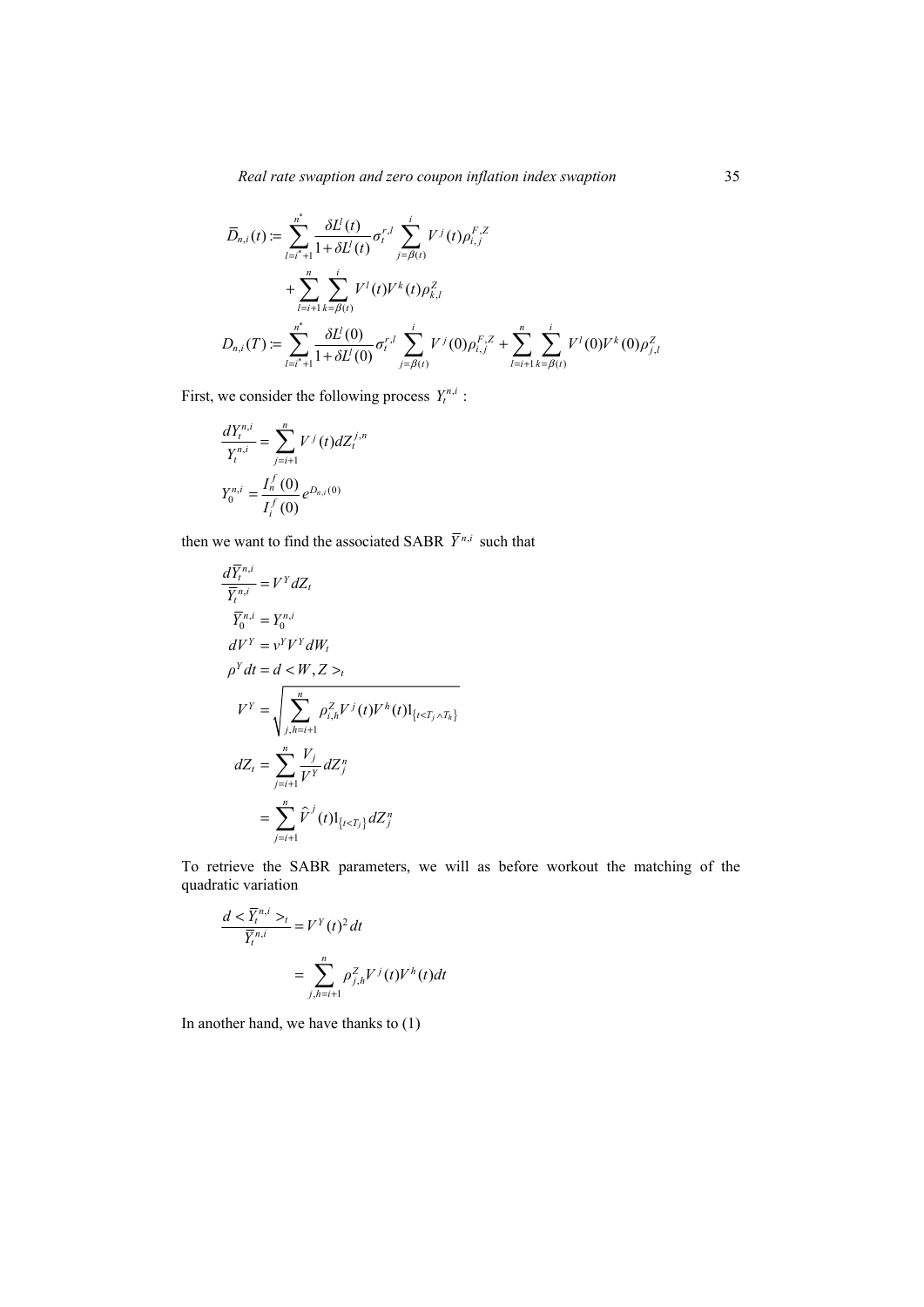$$
E\left[\frac{1}{(T_n-T_i)}\int_{T_i}^{T_n} V^{Y}(t)^2 dt\right] = E\left[\frac{1}{(T_n-T_i)}\int_{T_i}^{T_n} \sum_{j,h=i+1}^{n} \rho_{i,h}^{Z} V^{j}(t) V^{h}(t) dt\right]
$$
  
\n
$$
= E\left[\frac{1}{(T_n-T_i)}\int_{T_i}^{T_n} \sum_{j,h=i+1}^{n} \rho_{i,h}^{Z} V^{j}(t) V^{h}(t) I_{\{t \le T_j \land T_h\}} dt\right]
$$
  
\n
$$
= \frac{1}{(T_n-T_i)} \sum_{j,h=i+1}^{n} \int_{T_i}^{T_n} \rho_{i,h}^{Z} E[V^{j}(t) V^{h}(t)] I_{\{t \le T_j \land T_h\}} dt
$$
  
\n
$$
= \frac{1}{(T_n-T_i)} \sum_{j,h=i+1}^{n} \int_{T_i}^{T_j \land T_h} \rho_{i,h}^{Z} E[V^{j}(t) V^{h}(t)] dt
$$
  
\n
$$
= \frac{1}{(T_n-T_i)} \sum_{j,h=i+1}^{n} \int_{T_i}^{T_j \land T_h} \rho_{i,h}^{Z} V^{j}(0) V^{h}(0) e^{\rho_{j,h} V_{j} V_{h}} dt
$$
  
\n
$$
= \frac{1}{(T_n-T_i)} \sum_{j,h=i+1}^{n} \rho_{i,h}^{Z} V^{j}(0) V^{h}(0) \left(\frac{e^{\rho_{j,h} V_{j} V_{h}(T_j \land T_i)} - 1}{\rho_{j,h} V_{j} V_{h}}\right)
$$
  
\n
$$
\lim_{v \to 0} V^{Y_2}(0) \left[\frac{e^{v^2(T_n-T_i)} - 1}{v^2(T_n-T_i)}\right] = \lim_{v,1,\dots,v_i \to 0} 0
$$
  
\n
$$
\left\{\frac{1}{(T_n-T_i)} \sum_{j,h=i+1}^{n} \rho_{i,h}^{Z} V^{j}(0) V^{h}(0) \left(\frac{e^{\rho_{j,h} V_{j} V_{h}(T_j \land T_i)}{\rho_{j,h} V_{j} V_{h}}\right)\right\}
$$
  
\n
$$
= \sum_{j,h=i+1}^{n} \rho_{i,h}^{Z} V^{j}(0) V^{h}(
$$

To retrieve a vol of vol proxy *v* 

$$
dV^{Y} = d\left(\sqrt{\sum_{j,h=i+1}^{n} \rho_{j,h}^{Z} V^{j}(t)V^{h}(t)}\right)
$$
  
= 
$$
\frac{1}{2V^{Y}} d\left(\sum_{j,h=i+1}^{n} \rho_{i,h}^{Z} V^{j}(t)V^{h}(t)\right) + ... dt
$$
  
= 
$$
\frac{1}{2V} d\left(\sum_{j,h=i+1}^{n} \rho_{j,h}^{Z} V^{j}(t)V^{h}(t)1_{\{t < T_{j} \wedge T_{h}\}}\right) + ... dt
$$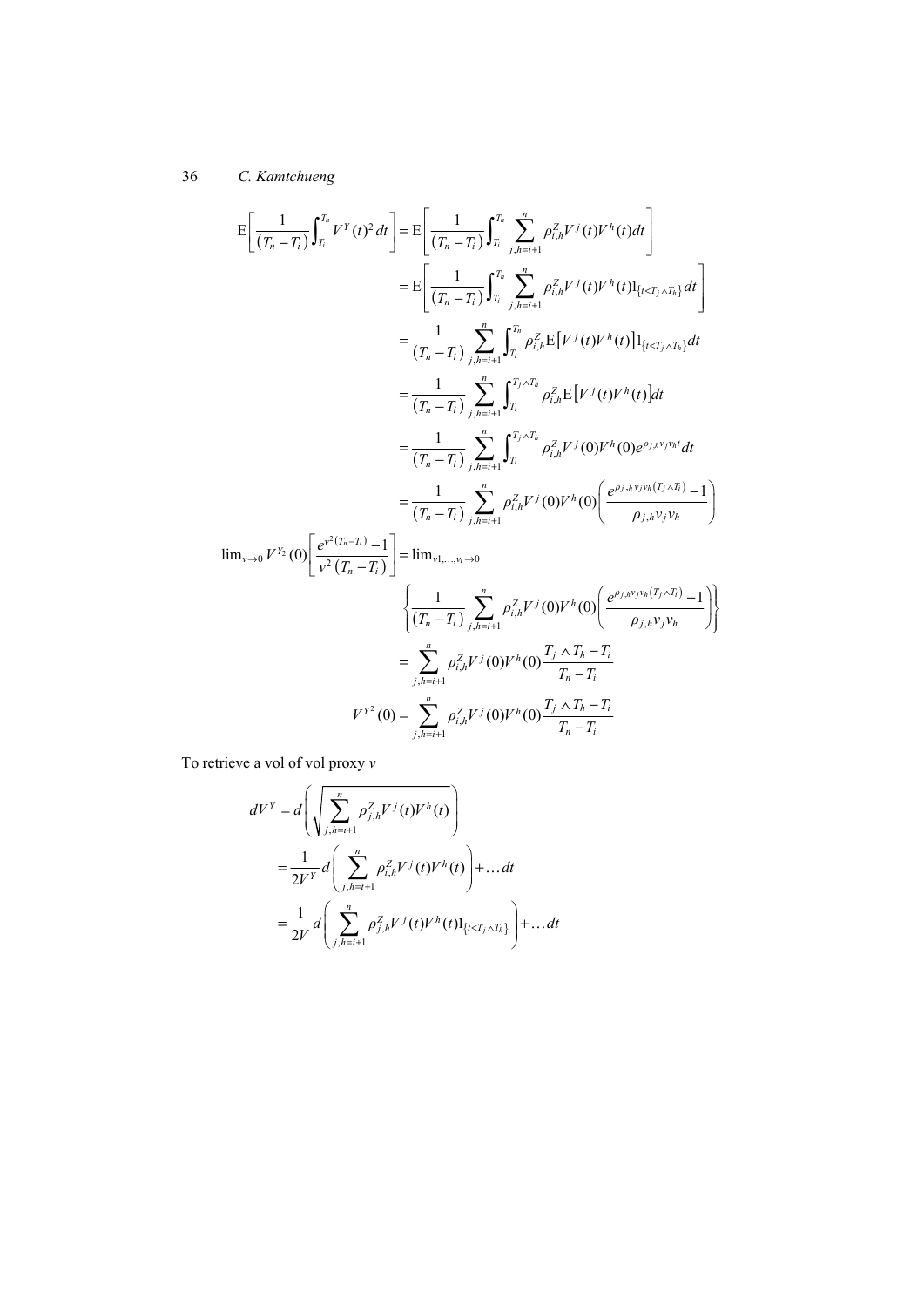$$
= \frac{1}{2V^{Y}} \sum_{j,h=i+1}^{n} \rho_{j,h}^{Z} d\left(V^{j}(t)V^{h}(t)1_{\{t < T_{j} \land T_{h}\}}\right) + ...dt
$$
  
\n
$$
= \frac{1}{2V^{Y}} \sum_{j,h=i+1}^{n} \rho_{j,h}^{Z} V^{j}(t)V^{h}(t) \left[v_{j}dW_{j} + v_{h}dW_{h}\right]1_{\{t < T_{j} \land T_{h}\}} + ...dt
$$
  
\n
$$
= V^{Y} \sum_{j,h=i+1}^{n} 1_{\{t < T_{j} \land T_{h}\}} \rho_{j,h}^{Z} \hat{V}^{j}(t) \hat{V}^{h}(t)v_{j}dW_{j} + ...dt
$$
  
\n
$$
d < V^{Y} >_{t} = V^{Y_{2}} \sum_{j,h,k,l=i+1}^{n} 1_{\{t < T_{j} \land T_{h} \land T_{k} \land T_{l}\}} \rho_{j,h}^{Z} \rho_{k,l}^{Z} \hat{V}^{j}(t) \hat{V}^{h}(t) \hat{V}^{k}(t) \hat{V}^{l}(t)v_{k}\rho_{j,k}dt
$$
  
\n
$$
= V^{2}v
$$

By using a classical freezing method, we can deduce this two following proxies for *v*:

$$
V = \sqrt{\sum_{j,h,k,l=i+1}^{n} 1_{\{i < T_j \land T_h \land T_k \land T_l\}} \rho_{j,h}^2 \rho_{k,l}^2 \hat{V}^j(0) \hat{V}^h(0) v_j \hat{V}^k(0) \hat{V}^l(0) v_k \rho_{j,k}}
$$
\n
$$
v = \sqrt{\sum_{j,h,k,l=i+1}^{n} \rho_{j,h}^2 \rho_{k,l}^2 \bar{V}^j(0) \bar{V}^h(0) v_j \bar{V}^k(0) \bar{V}^l(0) v_k \rho_{j,k} \frac{T_j \land T_h \land T_k \land T_l - T_i}{T_n - T_i}}
$$
\n
$$
v_0 = \sum_{j,h=i+1}^{n} \rho_{j,h}^2 \rho_{j,h}^2 \bar{V}^j(0) \bar{V}^h(0) \frac{T_j \land T_h - T_i}{T_n - T_i}
$$

 $v<sub>0</sub>$  is a proxy from our first computation of the quadratic variation of the variance. Given *v*, we want to be able to approximate *ρ*

$$
d < V^{Y}, dZ >_{t} = < V^{Y} \sum_{j,h=i+1}^{n} 1_{\{t < T_{j} \land T_{h}\}} \rho_{j,h}^{Z} \overline{V}^{j}(t) \overline{V}^{h}(t) v_{j} dW_{j}, \sum_{j=1}^{n} \overline{V}^{j}(t) 1_{\{t < T_{j}\}} dZ_{j}^{n} > = V^{Y} \sum_{j,h,l=i+1}^{n} 1_{\{1 < T_{j} \land T_{h} \land T_{l}\}} \rho_{j,h}^{Z} \overline{V}^{j}(t) \overline{V}^{h}(t) v_{j} \overline{V}^{l}(t) 1_{\{t < j\}} \rho_{j,l}^{Z,W} dt = \rho V^{Y} v dt
$$

Therefore, we can deduce  $\rho$  as function of ours proxies for  $V_0^Y$  and  $v$ :

$$
\rho := \frac{V_0^Y \sum_{j,h,l=i+1}^n \rho_{j,h}^Z \hat{V}^j(0) \hat{V}^h(0) v_j \hat{V}^l(0) \rho_{j,l}^{Z,W} \frac{T_j \wedge T_h \wedge T_l}{T_n - T_i}
$$
  

$$
V_0^Y \sum_{j,h=i+1}^n \rho_{j,h}^Z \rho_{j,h}^Y \bar{V}^j(0) \bar{V}^h(0) \frac{T_j \wedge T_h - T_i}{T_n - T_i}
$$
  

$$
\approx \frac{\sum_{j,h,l=i+1}^n \rho_{j,h}^Z \bar{V}^j(0) \bar{V}^h(0) v_j \bar{V}^l(0) 1_{\{t < T_j \wedge T_h \wedge T_l\}} \rho_{j,l}^{Z,W}}{\sum_{j,h=i+1}^n \rho_{j,h}^Z \rho_{j,h}^Z \hat{V}^j(0) \hat{V}^h(0)}
$$

In order to use our derivation adequately, we want to consider the following payoff representation in case of Libor market model: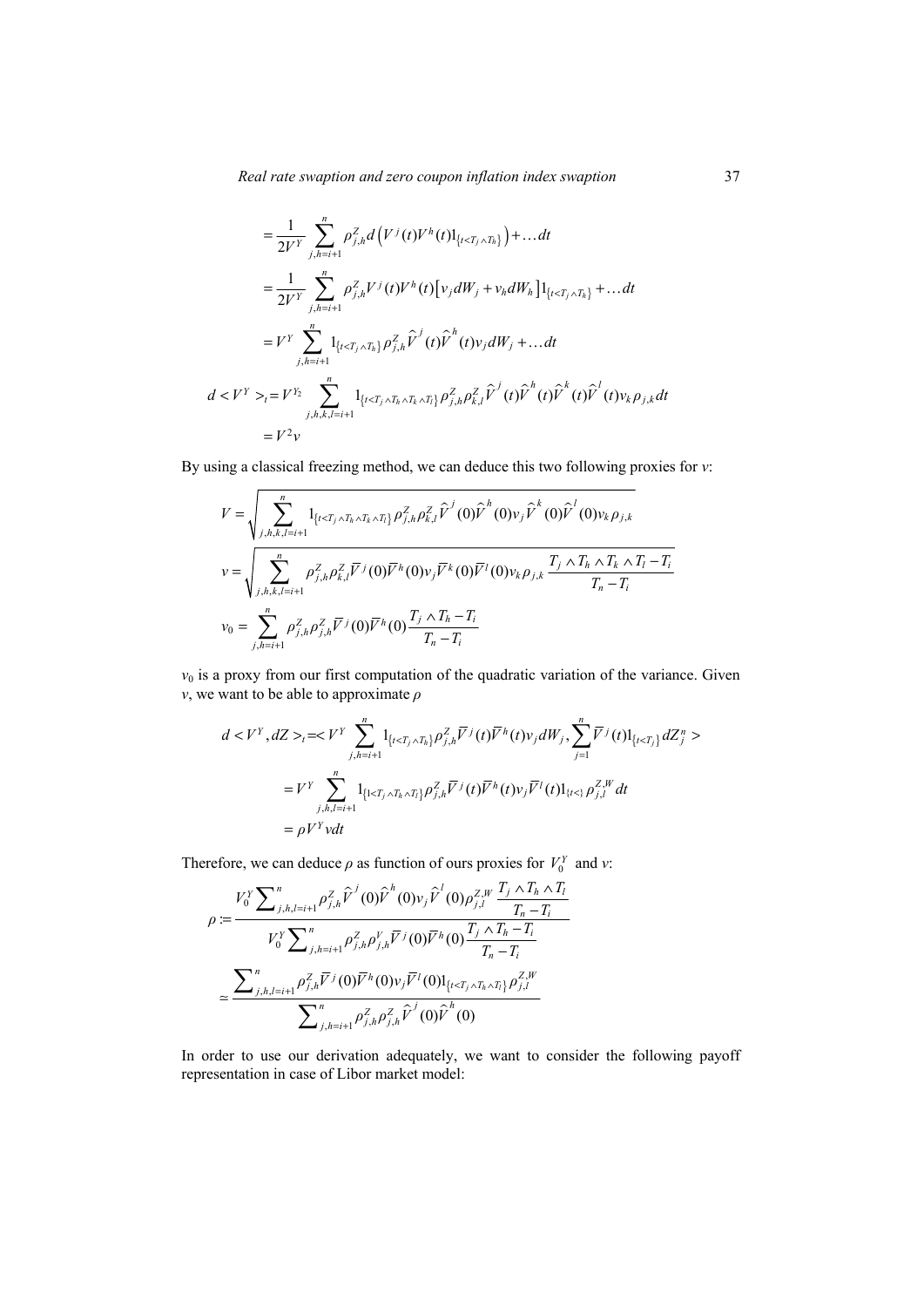$$
N\left[w\left(\frac{I(T_n)}{I(T_i)}(1+k)^{n-i} - \prod_{j=i+1}^{n-j} (1+\delta^j L_j^{\delta})\right)^{+}\right] = (1+k)^{n-i} N\left[w\left(\frac{I(T_n)}{I(T_i)} - \frac{1}{P(T_i - T_n)}\frac{1}{(1+k)^{n-i}}\right)^{+}\right]
$$
  

$$
= N^1\left[w\left(\alpha \frac{I(T_n)}{I(T_i)} + \beta P(T_i, T_n) - K\right)^{+}\right]
$$
  

$$
\alpha = 1
$$
  

$$
\beta = \frac{1}{(1+k)^{n-i}}
$$
  

$$
N^1 = (1+k)^{n-i} N
$$

We have a basket option between a forward bond and an inflation forward ratio.

## *Moment matching*

Considering an option with the following payoff

$$
\big(\alpha A_{T_n}+\beta B_{T_n}-K\big)^+
$$

*Basket:* αβ *> 0* 

We define *S* the process lognormal representing the basket as follows.

$$
S_t = (\alpha A_t + \beta B_t)
$$
  

$$
dS_t = S_t (\sigma^S dW_t)
$$
  

$$
S_{t_0} = s
$$

and we retrieve by matching the two first moments

$$
E_{t_0}^{T_n} [S_{T_n}] = s
$$
  
\n
$$
= \alpha E_{t_0}^{T_n} [A_{T_n}] + \beta E_{t_0}^{T_n} [B_{T_n}]
$$
  
\n
$$
= \alpha A_{t_0} + \beta B_{t_0}
$$
  
\n
$$
\sigma^{S^2} = \frac{1}{T_n - t_0} \ln \left[ \frac{E_{t_0}^{T_n} [\alpha A_{T_n} + \beta B_t]^2}{s^2} \right]
$$
  
\n
$$
E_{t_0}^{T_n} [(\alpha A_{T_n} + \beta B_t)^2] = \alpha^2 E_{t_0}^{T_n} [A_{T_n}^2] + \beta^2 E_{t_0}^{T_n} [B_{T_n}^2] + 2\alpha \beta E_{t_0}^{T_n} [B_{T_n} A T_n]
$$
  
\n
$$
= \alpha^2 A_{t_0}^2 e^{\sigma_A^2 (T_n - t_0)} + \beta^2 B_{t_0}^2 e^{\sigma_B^2 (T_n - t_0)} + 2\alpha \beta B_{t_0} A_{t_0} e^{\sigma_A \sigma_B \overline{\rho} (T_n - t_0)}
$$

For our purposes, we will consider a freezing method to have  $\sigma_B$  the vol of the bond and the SABR lognormal volatility at strike adjusted by the forward of the bond. The major issue is to approximate the  $\rho$  parameter.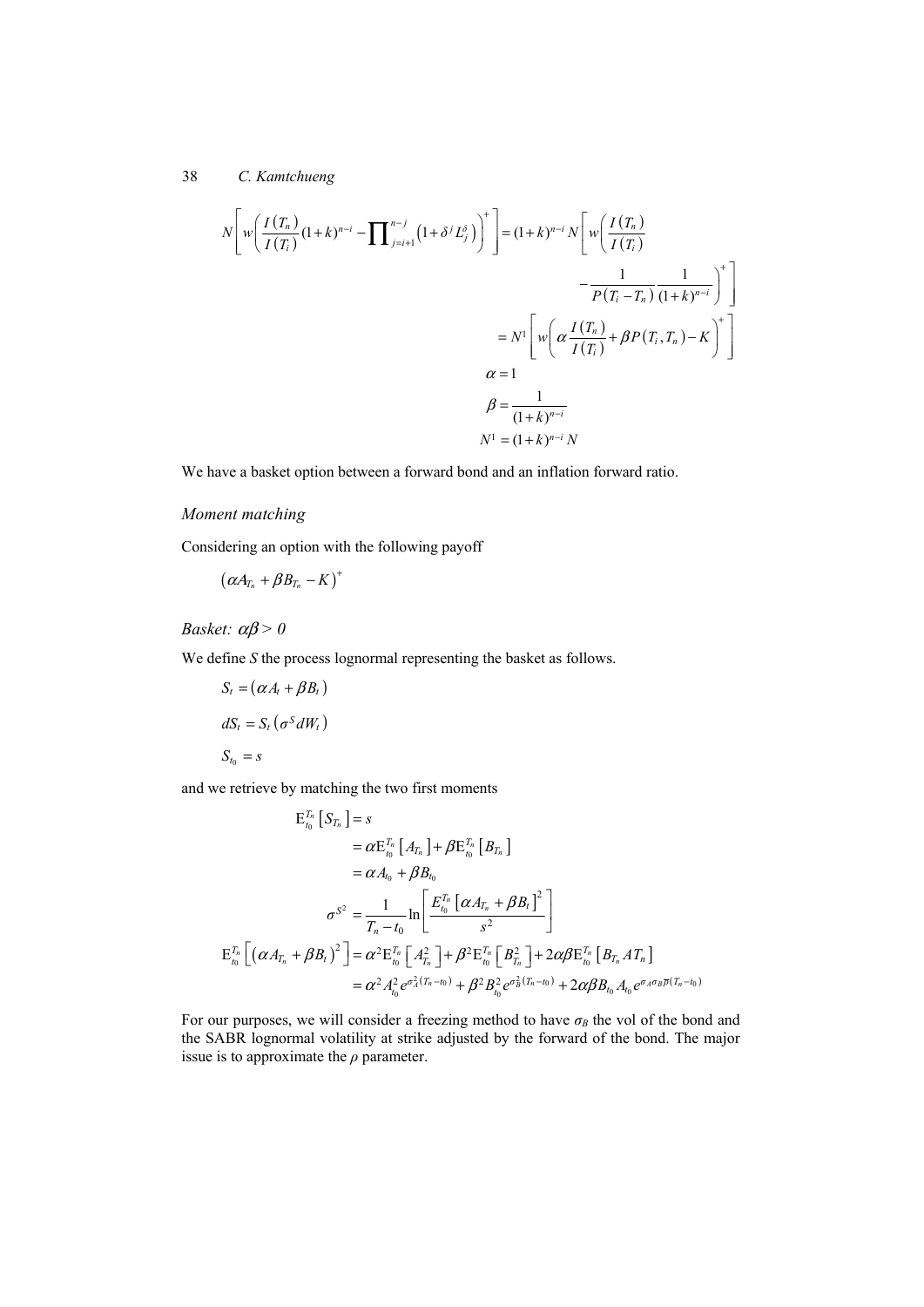$$
\overline{\rho} = \frac{<\sum_{j=i+1}^{n} V^j(t) dZ_t^{j,n}, \sum_{j=i^*+1}^{n^*} \frac{\delta L^j \sigma_t^{r,j}}{1 + \delta L_t^j} dW^{r,j}>}{\sqrt{<\sum_{j=i^*+1}^{n^*} \frac{\delta L^j \sigma_t^{r,j}}{1 + \delta L_t^j} dW^{r,j}> <\sum_{j=i+1}^{n} V^j(t) dZ_t^{j,n}>}}
$$

# *Spread:* αβ *< 0*

The potential negativity of the spread push us to consider a three moments matching. We define *C* a lognormal process and a constant process  $D_i$ :

$$
S_t = (\alpha A_t + \beta B_t)
$$
  
\n
$$
S_t = C_t + D_t
$$
  
\n
$$
dC_t = C_t (\sigma^B dW_t)
$$
  
\n
$$
C_{t_0} = c
$$
  
\n
$$
\forall t > 0,
$$
  
\n
$$
Dt = d < 0
$$

And, we retrieve the missing parameters by matching the three first moments

$$
E_{t_0}^{T_n}[S_{T_n}] = c + d
$$
  
\n
$$
= \alpha E_{t_0}^{T_n}[A_{T_n}] + \beta E_{t_0}^{T_n}[B_{T_n}]
$$
  
\n
$$
= \alpha A_{t_0} + \beta B_{t_0}
$$
  
\n
$$
E_{t_0}^{T_n} [S_{T_n}^2] = c^2 e^{\sigma c^2 (T_n - t_0)} + 2cd + d^2
$$
  
\n
$$
E_{t_0}^{T_n} [( \alpha A_{T_n} + \beta B_t)^2] = \alpha^2 E_{t_0}^{T_n}[A_{T_n}^2] + \beta^2 E_{t_0}^{T_n}[B_{T_n}^2] + 2\alpha \beta E_{t_0}^{T_n}[B_{T_n} A T_n]
$$
  
\n
$$
= \alpha^2 A_{t_0}^2 e^{\sigma_A^2 (T_n - t_0)} + \beta^2 B_{t_0}^2 e^{\sigma_B^2 (T_n - t_0)} + 2\alpha \beta B_{t_0} A_{t_0} e^{\sigma_A \sigma_B \overline{\rho} (T_n - t_0)}
$$
  
\n
$$
E_{t_0}^{T_n}[S_{T_n}^3] = c^3 e^{3\sigma c^2 (T_n - t_0)} + 3dc^2 e^{\sigma c^2 (T_n - t_0)} + 2cd^2 + d^3
$$
  
\n
$$
E_{t_0}^{T_n} [( \alpha A_{T_n} + \beta B_t)^3] = \alpha^3 E_{t_0}^{T_n}[A_{T_n}^3] + \beta^3 E_{t_0}^{T_n}[B_{T_n}^3]
$$
  
\n
$$
+3\alpha^2 \beta E_{t_0}^{T_n}[B_{T_n}] E_{t_0}^{T_n}[A_{T_n}^2] + 3\alpha \beta^2 E_{t_0}^{T_n}[B_{T_n}^3] E_{t_0}^{T_n}[A_{T_n}]
$$
  
\n
$$
= \alpha^3 A_{t_0}^3 e^{3\sigma_A^2 (T_n - t_0)} + \beta^3 B_{t_0}^3 e^{3\sigma_B^2 (T_n - t_0)}
$$
  
\n
$$
+3\alpha \beta^2 A_{t_0} B_{t_0} e^{\sigma_A^2 (T_n - t_0)} e^{-2\sigma_A \sigma_B \overline{\
$$

For our purposes, we will consider a freezing method to have  $\sigma_B$  the vol of the discrete bank account and the SABR lognormal volatility at strike adjusted by the forward of the Bond. The major issue is to approximate the  $\rho$  parameter.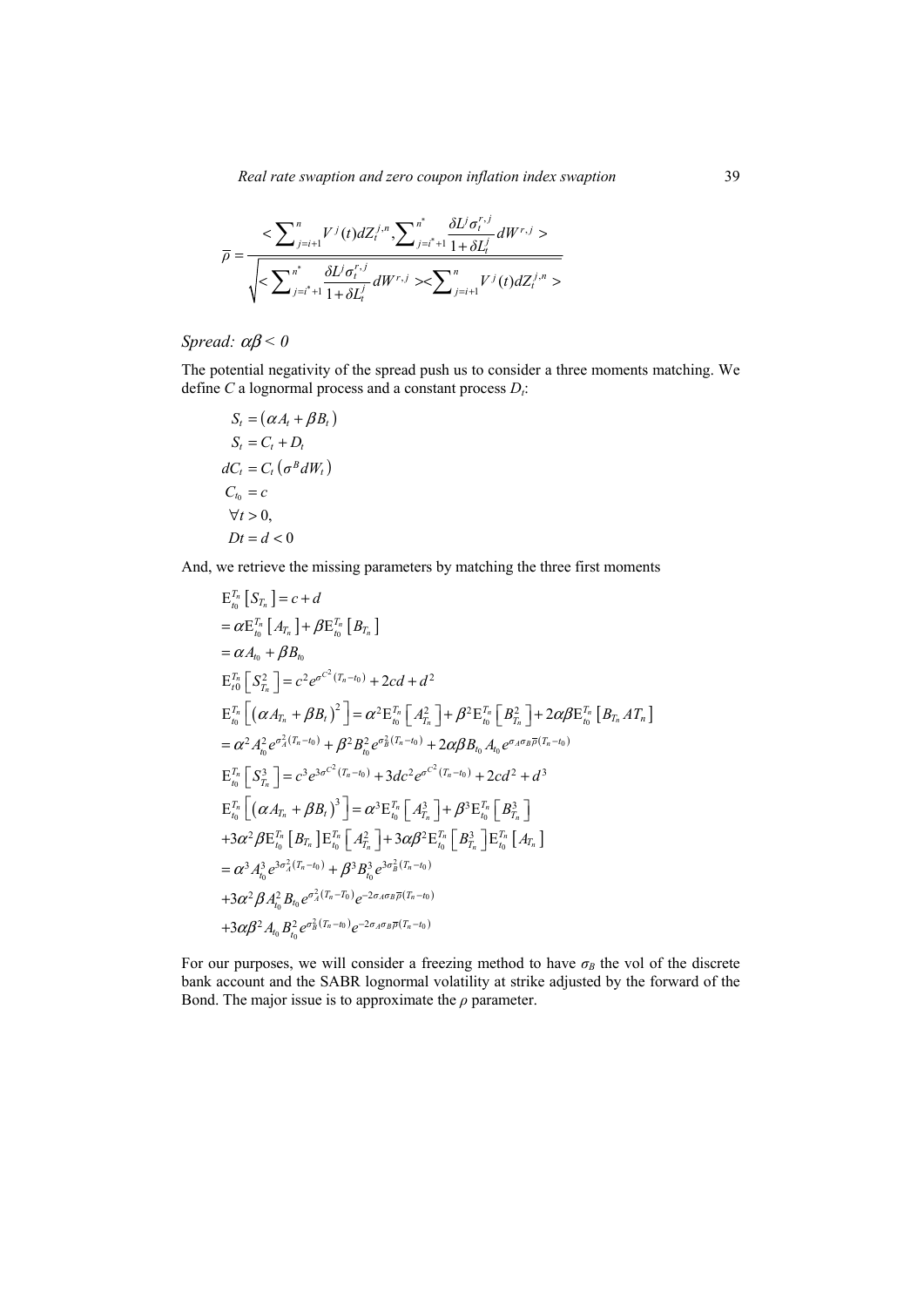$$
\rho = \frac{<\sum_{j=i+1}^{n} V^j(t) dZ^{j,n}_t, \sum_{j=i+1}^{n^*} \frac{\delta L^j \sigma^{r,j}_t}{1 + \delta L^j_t} dW^{r,j} >}{\sqrt{<\sum_{j=i+1}^{n} \frac{\delta L^j \sigma^{r,j}_t}{1 + \delta L^j_t} dW^{r,j}} > <\sum_{j=i+1}^{n} V^j(t) dZ^{j,n}_t >}
$$

*Integration* 

$$
E_{t_0}^{T_n} [\alpha A_{T_n} + \beta B_{T_n} - K] = E_{t_0}^{T_n} [\alpha A_{T_n} + \beta B_{T_n} - K | B_{T_n} (w^B)]
$$
  
\n
$$
= \int_{-\infty}^{+\infty} BS(\tilde{K}, T_n - T_i; \overline{A}, \mu^A, \overline{\sigma}^A) f_{B(w)} dw
$$
  
\n
$$
\tilde{K} = K - \beta b e^{-\frac{\sigma B^2}{2}(T_n - T_i) + \sigma^B w}
$$
  
\n
$$
\overline{\sigma}^{A^2} = \sigma_A^2 (1 - \rho^2)
$$
  
\n
$$
\sigma_A = \sigma^{SABR}(\tilde{K})
$$
  
\n
$$
\mu^{A^2} = \left[ -\frac{\sigma_A^2}{2} + \sigma_A \rho w + \frac{\overline{\sigma}^{A^2}}{2} \right] (T_n - T_i)
$$

The key point is that conditioned to the  $w^B$  value *A* is still a lognormal process.

# *Normal proxy*

We convert the lognormal volatility to a normal one. Then, we can leave the correlation as a freedom for the broker to feet the market or calibrate it. We consider two processes  $\tilde{A}$  and  $\tilde{B}$  Gaussians:

$$
\tilde{A}_0 = \mathbf{E}_{t_0}^{T_n} [A_{T_n}]
$$

$$
d\tilde{A}_t = \tilde{\sigma}_A dW_t^A
$$

$$
\tilde{B}_0 = \mathbf{E}_{t_0}^{T_n} [B_{T_n}]
$$

$$
d\tilde{B}_t = \tilde{\sigma}_B dW_t^B
$$

Therefore, the spread  $\tilde{S}_t$  is Gaussian as well with:

$$
\begin{aligned}\n\tilde{S}_t &= \alpha \tilde{A}_t + \beta \tilde{B}_t \\
\tilde{S}_0 &= \alpha \tilde{A}_0 + \beta \tilde{B}_0 \\
\tilde{\sigma}_S^2 &= \left[ \alpha^2 \tilde{\sigma}_A^2 + \beta^2 \tilde{\sigma}_B^2 + 2 \rho \tilde{\sigma}_A \tilde{\sigma}_B \right]\n\end{aligned}
$$

The normal volatility is such that it match the actual lognormal price around the strike adjusted.

$$
BS(T, K^x; x, \sigma_X) = Bachelier(T, K^x; x, \tilde{\sigma}_X)
$$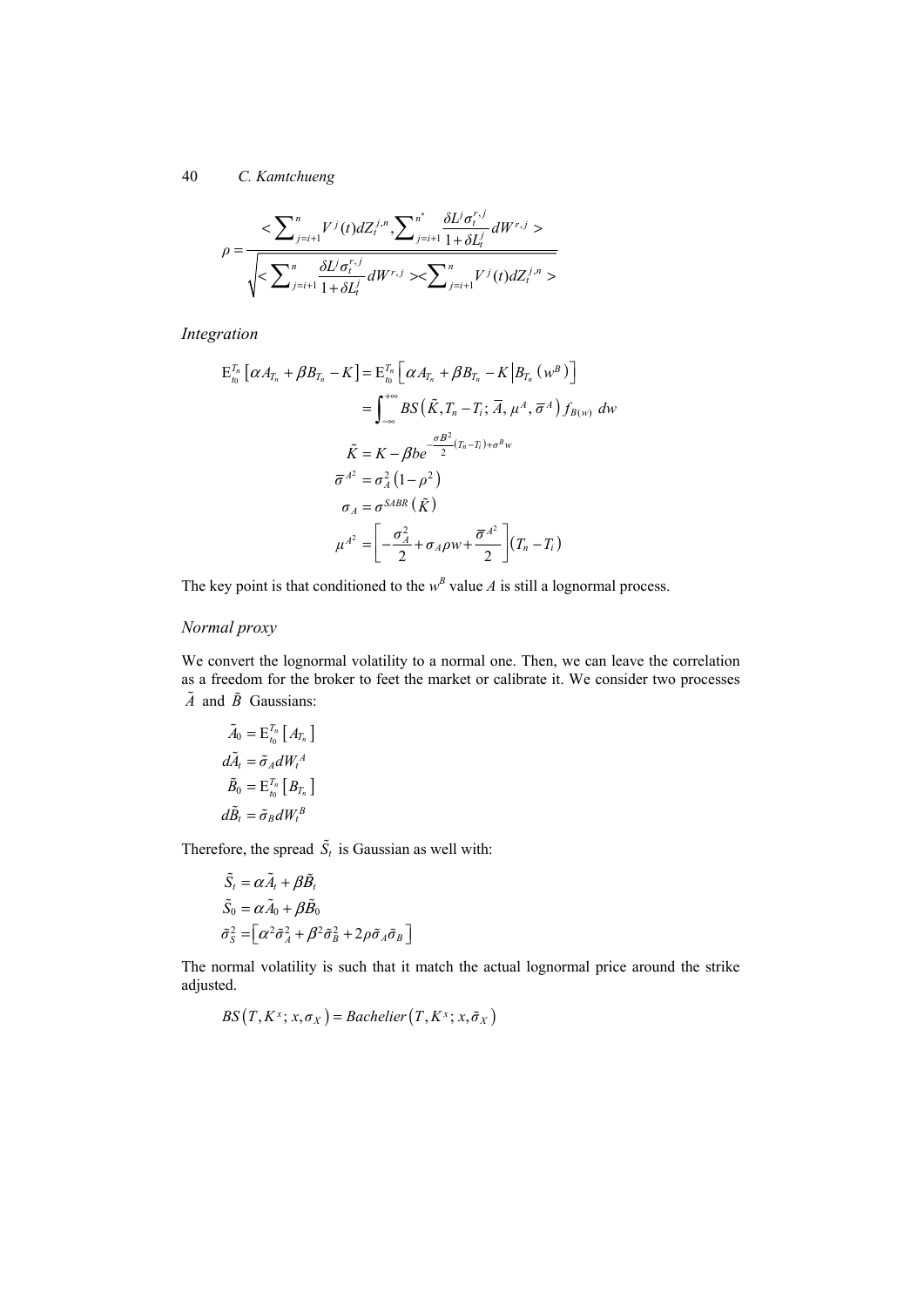In our case, the strike adjusted is for  $A : K^A := K - E_{t_0}^{T_n} [\beta B_{T_n}]$  and respectively for  $B: K^B := K - \mathbb{E}_{t_0}^{T_n} [\alpha A_{T_n}]$ . As a reminder we derive the Bachelier option price formula:

$$
Bachelier(T, K; x, \sigma_X) = P(0, T) \Big[ (x - K)N(d) - \sigma_X \sqrt{T} \phi(d) \Big]
$$

$$
d = \frac{x - K}{\sigma_X \sqrt{T}}
$$

with  $\phi$  the density of a normal 0, 1.

*Zero coupon dynamic and discrete bank account LMM and under the*  $Q_{T_n}$ *forward measure* 

By definition of a zero coupon  $P(T_i, T_n) = \prod_{j=i^*+1}^{n^*} \frac{1}{(1+\delta^j L_j^{\delta})}$  $P(T_i, T_n) \coloneqq \prod_{j=i^*+1}^n \frac{1}{(1+\delta^j L_j^{\delta})}$ 

$$
dP(T_i, T_n) = \prod_{j=i^*+1}^{n^*} \frac{1}{(1+\delta^j L_j^{\delta})}
$$
  
\n
$$
= P(T_i, T_n) \left[ \sum_{j=i^*+1}^{n^*} \frac{-\delta^j}{1+\delta^j L_j} dL_j + \frac{1}{2} \sum_{k,j=i^*+1}^{n^*} \frac{\sigma^i \delta^j L_j}{1+\delta^j L_j} \frac{\sigma^k \delta^k L_j}{1+\delta^k L_k} \rho_{j,k}^r dt \right]
$$
  
\n
$$
= P(T_i, T_n) \left[ \sum_{j=i^*+1}^{n^*} \frac{-\delta^j}{1+\delta^j L_j} L_j \sigma^j \left( dW^{r,j} - \sum_{k=j+1}^n \frac{\delta^k \sigma^k L_k}{1+\delta^k L_k} \rho_{j,k}^r dt \right) \right]
$$
  
\n
$$
+ P(T_i, T_n) \left[ \frac{1}{2} \sum_{k,j=i^*+1}^{n^*} \frac{\sigma^j \delta^j L_j}{1+\delta^j L_j} \frac{\sigma^k \delta^k L_j}{1+\delta^k L_k} \rho_{j,k}^r dt \right]
$$
  
\n
$$
= P(T_i, T_n) \left[ \sum_{k,j=i^*+1}^{n^*} \frac{\delta^j}{1+\delta^j L_j} L_j \sigma^j dW^{r,j} + \frac{1}{2} \sum_{j=i+1}^n \frac{(\sigma^j \delta^j L_j)}{(1+\delta^j L_j)} dt \right]
$$
  
\n
$$
+ P(T_i, T_n) \left[ 2 \sum_{i^*+1 \le j < k \le n^*} \frac{\sigma^j \delta^j L_j}{1+\delta^j L_j} \frac{\sigma^k \delta^k L_j}{1+\delta^k L_k} \rho_{j,k}^r dt \right]
$$

By definition of a zero coupon  $BA(T_i, T_n) := \prod_{j=i^*+1}^{n^*} (1 + \delta^j L_j^{\delta})$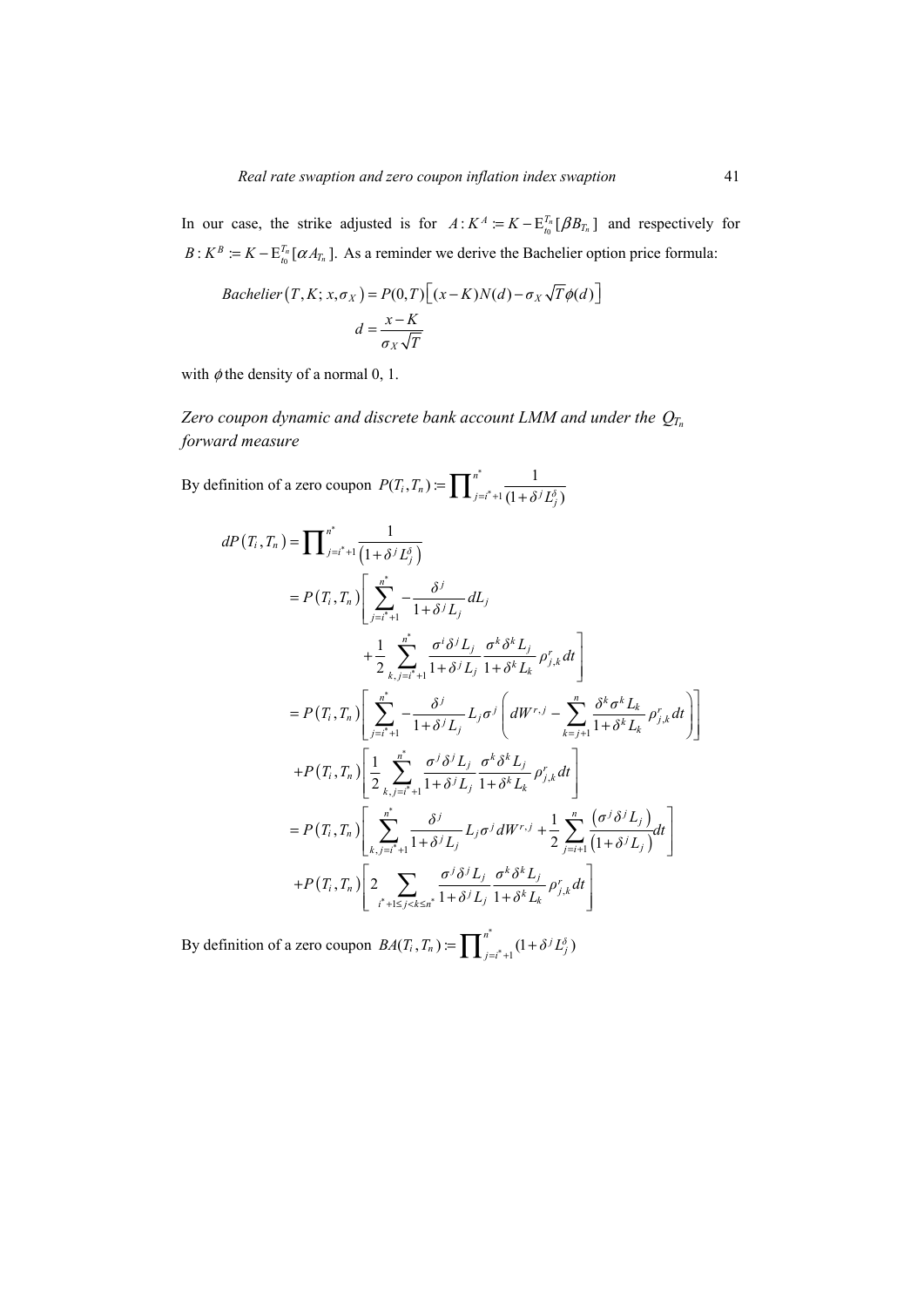$$
dBA(T_i, T_n) = \prod_{j=i^*+1}^{n^*} (1 + \delta^j L_j^{\delta})
$$
  
\n
$$
= BA(T_i, T_n) \left[ \sum_{j=i^*+1}^{n^*} -\frac{\delta^j}{1 + \delta^j L_j} dL_j + \sum_{i+1 \le j < k \le n} \frac{\sigma^j \delta^j L_j}{1 + \delta^j L_j} \frac{\sigma^k \delta^k L_j}{1 + \delta^k L_k} \rho_{j,k}^r dt \right]
$$
  
\n
$$
= BA(T_i, T_n) \left[ \sum_{j=i^*+1}^{n^*} \frac{\delta^j}{1 + \delta^j L_j} L_j \sigma^j \left( dW^{r,j} - \sum_{k=j+1}^{n^*} \frac{\delta^k \sigma^k L_k}{1 + \delta^k L_k} \rho_{j,k}^r dt \right) \right]
$$
  
\n
$$
+ BA(T_i, T_n) \left[ + \sum_{i^*+1 \le j < k \le n^*} \frac{\sigma^j \delta^j L_j}{1 + \delta^j L_j} \frac{\sigma^k \delta^k L_j}{1 + \delta^k L_k} \rho_{j,k}^r dt \right]
$$
  
\n
$$
= BA(T_i, T_n) \left[ \sum_{j=i^*+1}^{n^*} \frac{\delta^j}{1 + \delta^j L_j} L_j \sigma^j dW^{r,j} \right]
$$

# *Correlation*

In order to correlate our multi factor framework, we propose correlation matrix parametrisation:

$$
d < W_i^F, W_j^F > = dt \left( n_i n_j \sum_{h,l=1}^n c_{i,h} c_{j,l} \rho_{h,l}^Z + \overline{\rho}_{i,j}^F \right)
$$
\n
$$
d < Z_i, Z_j > = \rho_{i,j}^Z dt
$$
\n
$$
d < W_i^F, Z_j > = dt \left( n_i \sum_{l=1}^n c_{i,l} \rho_{j,l}^Z \right)
$$
\n
$$
n_k := \sqrt{1 + \sum_{l,h=1}^n c_{k,l} c_{k,h} \rho_{l,h}^Z}
$$

• Model 0:

$$
\rho_{i,j}^Z = \rho_{\infty} (1 - \rho_{\infty}) e^{-\lambda |i - j|}
$$

$$
\overline{\rho}^F = \rho_{\infty}^F (1 - \rho_{\infty}^F) e^{-\lambda^F |i - j|}
$$

• Model 1:

$$
\rho_{i,j}^Z = \rho_{\infty} + e^{-\lambda|i-j|}
$$

$$
\overline{\rho}^F = \rho_{\infty}^F + e^{-\lambda^F|i-j|}
$$

• Model 2:

$$
\rho_{i,j}^Z = \rho_{\infty} e^{-\lambda |i-j|}
$$

$$
\overline{\rho}^F = \rho_{\infty}^F e^{-\lambda^F |i-j|}
$$